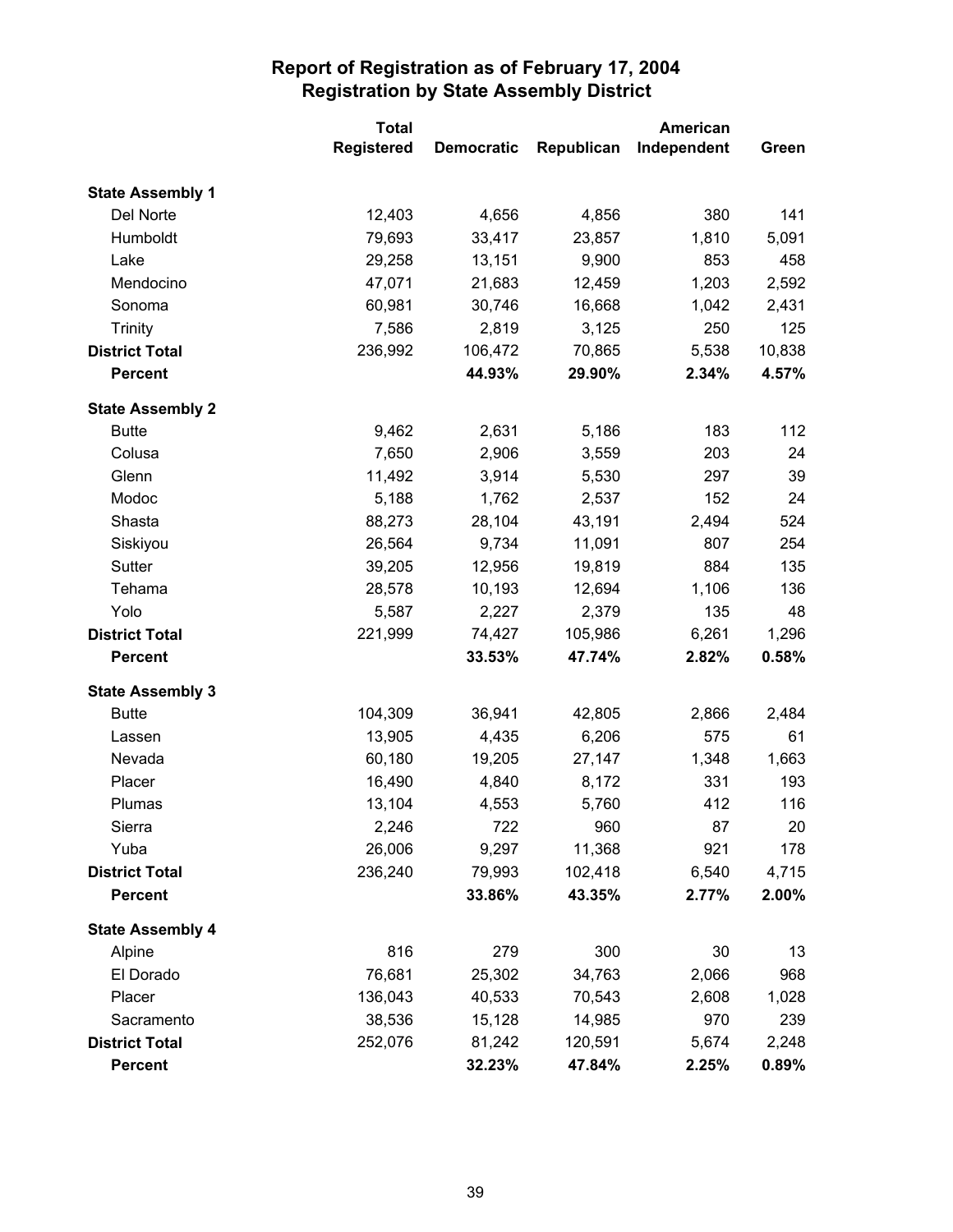|                         |             |                    | Peace and |                      | <b>Declined to</b> |  |
|-------------------------|-------------|--------------------|-----------|----------------------|--------------------|--|
|                         | Libertarian | <b>Natural Law</b> | Freedom   | <b>Miscellaneous</b> | <b>State</b>       |  |
| <b>State Assembly 1</b> |             |                    |           |                      |                    |  |
| Del Norte               | 91          | 9                  | 43        | 101                  | 2,126              |  |
| Humboldt                | 740         | 140                | 316       | 289                  | 14,033             |  |
| Lake                    | 198         | 27                 | 99        | 110                  | 4,462              |  |
| Mendocino               | 379         | 57                 | 285       | 313                  | 8,100              |  |
| Sonoma                  | 448         | 70                 | 245       | 401                  | 8,930              |  |
| <b>Trinity</b>          | 79          | 13                 | 29        | 92                   | 1,054              |  |
| <b>District Total</b>   | 1,935       | 316                | 1,017     | 1,306                | 38,705             |  |
| <b>Percent</b>          | 0.82%       | 0.13%              | 0.43%     | 0.55%                | 16.33%             |  |
| <b>State Assembly 2</b> |             |                    |           |                      |                    |  |
| <b>Butte</b>            | 53          | 5                  | 34        | 46                   | 1,212              |  |
| Colusa                  | 33          | 3                  | 20        | 16                   | 886                |  |
| Glenn                   | 42          | 9                  | 44        | 32                   | 1,585              |  |
| Modoc                   | 35          | 4                  | 5         | 13                   | 656                |  |
| Shasta                  | 617         | 60                 | 197       | 266                  | 12,820             |  |
| Siskiyou                | 295         | 96                 | 72        | 40                   | 4,175              |  |
| Sutter                  | 186         | 17                 | 136       | 1,347                | 3,725              |  |
| Tehama                  | 213         | 17                 | 86        | 184                  | 3,949              |  |
| Yolo                    | 30          | 4                  | 16        | 36                   | 712                |  |
| <b>District Total</b>   | 1,504       | 215                | 610       | 1,980                | 29,720             |  |
| <b>Percent</b>          | 0.68%       | 0.10%              | 0.27%     | 0.89%                | 13.39%             |  |
| <b>State Assembly 3</b> |             |                    |           |                      |                    |  |
| <b>Butte</b>            | 764         | 97                 | 572       | 769                  | 17,011             |  |
| Lassen                  | 91          | 15                 | 26        | 68                   | 2,428              |  |
| Nevada                  | 519         | 50                 | 114       | 294                  | 9,840              |  |
| Placer                  | 144         | 12                 | 43        | 113                  | 2,642              |  |
| Plumas                  | 87          | 13                 | 36        | $\pmb{0}$            | 2,127              |  |
| Sierra                  | 29          | 1                  | 8         | 27                   | 392                |  |
| Yuba                    | 159         | 16                 | 94        | 23                   | 3,950              |  |
| <b>District Total</b>   | 1,793       | 204                | 893       | 1,294                | 38,390             |  |
| <b>Percent</b>          | 0.76%       | 0.09%              | 0.38%     | 0.55%                | 16.25%             |  |
| <b>State Assembly 4</b> |             |                    |           |                      |                    |  |
| Alpine                  | 6           | $\pmb{0}$          | 3         | 5                    | 180                |  |
| El Dorado               | 578         | 71                 | 275       | 621                  | 12,037             |  |
| Placer                  | 814         | 68                 | 212       | 380                  | 19,857             |  |
| Sacramento              | 217         | 49                 | 246       | 156                  | 6,546              |  |
| <b>District Total</b>   | 1,615       | 188                | 736       | 1,162                | 38,620             |  |
| <b>Percent</b>          | 0.64%       | 0.07%              | 0.29%     | 0.46%                | 15.32%             |  |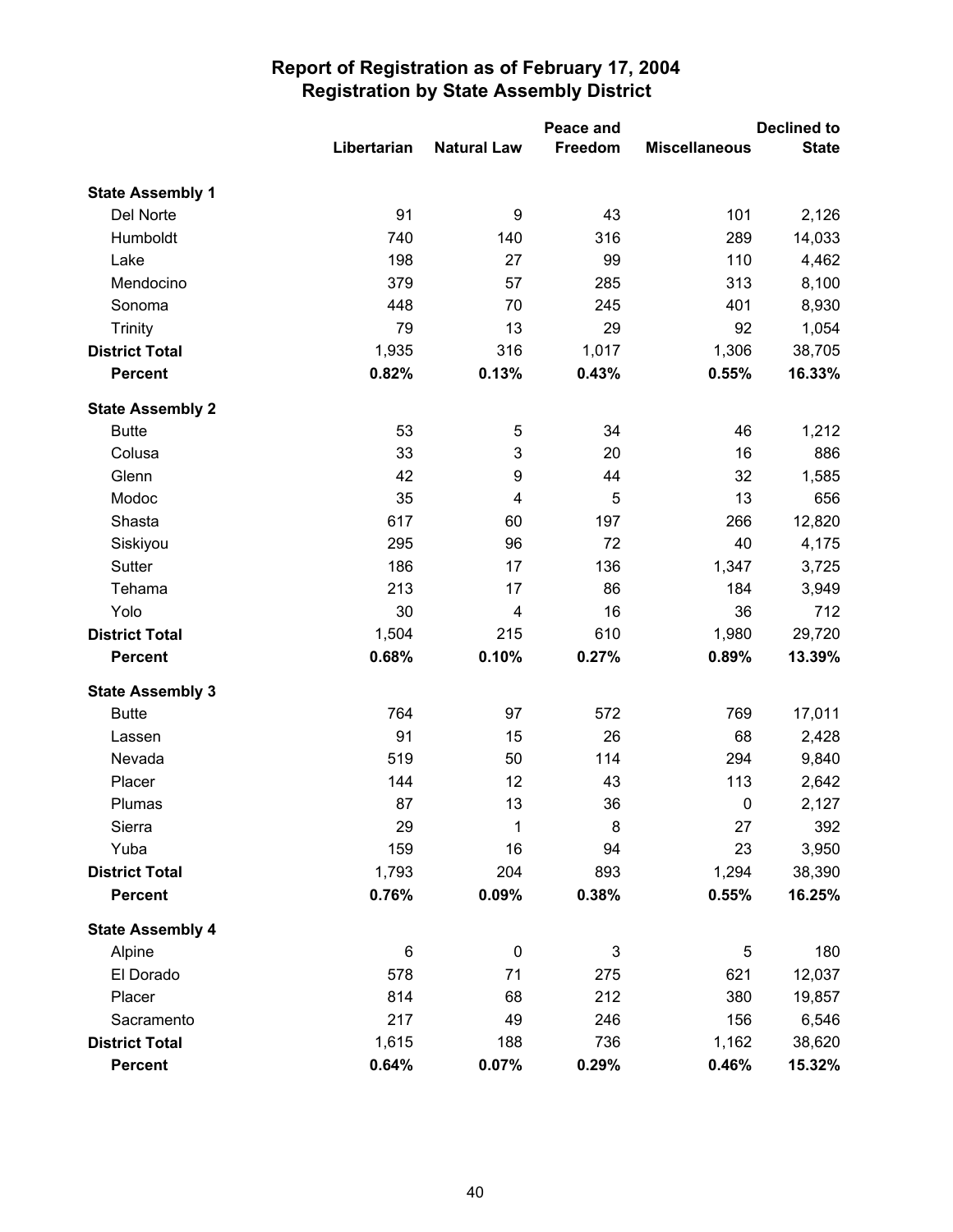|                          | <b>Total</b>      |                   | <b>American</b> |             |       |
|--------------------------|-------------------|-------------------|-----------------|-------------|-------|
|                          | <b>Registered</b> | <b>Democratic</b> | Republican      | Independent | Green |
| <b>State Assembly 5</b>  |                   |                   |                 |             |       |
| Placer                   | 12,896            | 3,004             | 7,893           | 184         | 85    |
| Sacramento               | 211,524           | 78,297            | 91,501          | 4,466       | 1,863 |
| <b>District Total</b>    | 224,420           | 81,301            | 99,394          | 4,650       | 1,948 |
| <b>Percent</b>           |                   | 36.23%            | 44.29%          | 2.07%       | 0.87% |
| <b>State Assembly 6</b>  |                   |                   |                 |             |       |
| Marin                    | 141,834           | 71,764            | 35,577          | 2,412       | 3,846 |
| Sonoma                   | 86,347            | 43,180            | 23,571          | 1,689       | 2,422 |
| <b>District Total</b>    | 228,181           | 114,944           | 59,148          | 4,101       | 6,268 |
| <b>Percent</b>           |                   | 50.37%            | 25.92%          | 1.80%       | 2.75% |
| <b>State Assembly 7</b>  |                   |                   |                 |             |       |
| Napa                     | 64,000            | 29,263            | 21,436          | 1,436       | 941   |
| Solano                   | 54,872            | 32,070            | 11,914          | 949         | 402   |
| Sonoma                   | 83,710            | 41,528            | 24,425          | 1,626       | 1,978 |
| <b>District Total</b>    | 202,582           | 102,861           | 57,775          | 4,011       | 3,321 |
| <b>Percent</b>           |                   | 50.77%            | 28.52%          | 1.98%       | 1.64% |
| <b>State Assembly 8</b>  |                   |                   |                 |             |       |
| Solano                   | 116,671           | 51,496            | 40,350          | 2,566       | 707   |
| Yolo                     | 76,373            | 36,201            | 21,943          | 1,502       | 1,767 |
| <b>District Total</b>    | 193,044           | 87,697            | 62,293          | 4,068       | 2,474 |
| <b>Percent</b>           |                   | 45.43%            | 32.27%          | 2.11%       | 1.28% |
| <b>State Assembly 9</b>  |                   |                   |                 |             |       |
| Sacramento               | 173,202           | 95,802            | 39,022          | 3,687       | 2,596 |
| <b>District Total</b>    | 173,202           | 95,802            | 39,022          | 3,687       | 2,596 |
| <b>Percent</b>           |                   | 55.31%            | 22.53%          | 2.13%       | 1.50% |
| <b>State Assembly 10</b> |                   |                   |                 |             |       |
| Amador                   | 19,136            | 6,952             | 8,912           | 507         | 143   |
| El Dorado                | 17,952            | 4,716             | 10,248          | 282         | 75    |
| Sacramento               | 128,101           | 52,436            | 49,976          | 2,625       | 923   |
| San Joaquin              | 57,878            | 20,659            | 29,861          | 923         | 230   |
| <b>District Total</b>    | 223,067           | 84,763            | 98,997          | 4,337       | 1,371 |
| <b>Percent</b>           |                   | 38.00%            | 44.38%          | 1.94%       | 0.61% |
| <b>State Assembly 11</b> |                   |                   |                 |             |       |
| Contra Costa             | 181,159           | 96,057            | 48,728          | 3,555       | 1,462 |
| <b>District Total</b>    | 181,159           | 96,057            | 48,728          | 3,555       | 1,462 |
| <b>Percent</b>           |                   | 53.02%            | 26.90%          | 1.96%       | 0.81% |
| <b>State Assembly 12</b> |                   |                   |                 |             |       |
| San Francisco            | 192,068           | 100,244           | 27,169          | 3,107       | 4,565 |
| San Mateo                | 24,414            | 13,730            | 4,051           | 413         | 220   |
| <b>District Total</b>    | 216,482           | 113,974           | 31,220          | 3,520       | 4,785 |
| <b>Percent</b>           |                   | 52.65%            | 14.42%          | 1.63%       | 2.21% |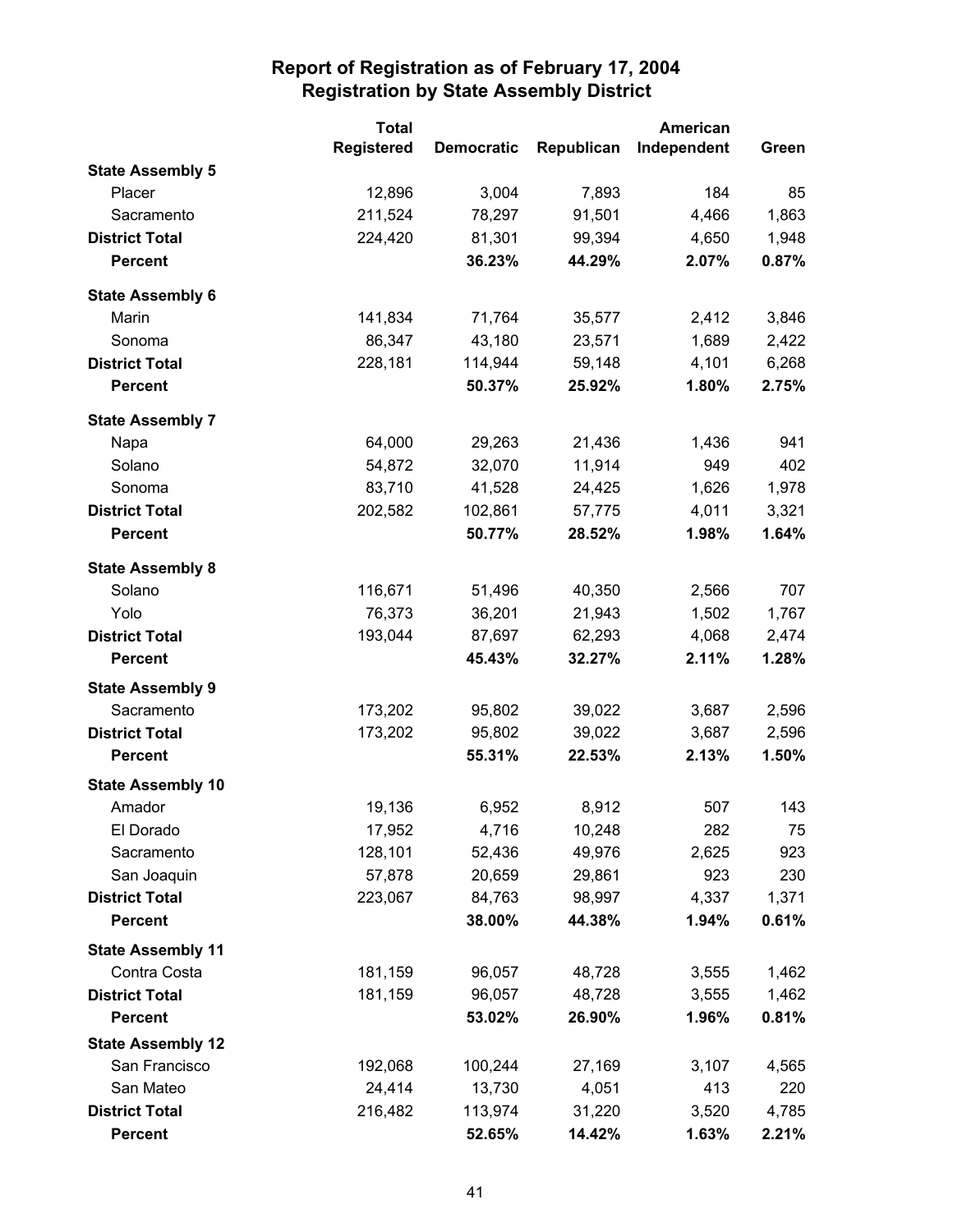|                          |             |                    | Peace and | <b>Declined to</b>   |              |
|--------------------------|-------------|--------------------|-----------|----------------------|--------------|
|                          | Libertarian | <b>Natural Law</b> | Freedom   | <b>Miscellaneous</b> | <b>State</b> |
| <b>State Assembly 5</b>  |             |                    |           |                      |              |
| Placer                   | 77          | 5                  | 10        | 26                   | 1,612        |
| Sacramento               | 1,156       | 154                | 893       | 791                  | 32,403       |
| <b>District Total</b>    | 1,233       | 159                | 903       | 817                  | 34,015       |
| <b>Percent</b>           | 0.55%       | 0.07%              | 0.40%     | 0.36%                | 15.16%       |
| <b>State Assembly 6</b>  |             |                    |           |                      |              |
| Marin                    | 781         | 161                | 358       | 535                  | 26,400       |
| Sonoma                   | 575         | 80                 | 239       | 597                  | 13,994       |
| <b>District Total</b>    | 1,356       | 241                | 597       | 1,132                | 40,394       |
| <b>Percent</b>           | 0.59%       | 0.11%              | 0.26%     | 0.50%                | 17.70%       |
| <b>State Assembly 7</b>  |             |                    |           |                      |              |
| Napa                     | 410         | 65                 | 134       | 586                  | 9,729        |
| Solano                   | 208         | 56                 | 194       | 331                  | 8,748        |
| Sonoma                   | 540         | 87                 | 231       | 568                  | 12,727       |
| <b>District Total</b>    | 1,158       | 208                | 559       | 1,485                | 31,204       |
| <b>Percent</b>           | 0.57%       | 0.10%              | 0.28%     | 0.73%                | 15.40%       |
| <b>State Assembly 8</b>  |             |                    |           |                      |              |
| Solano                   | 576         | 82                 | 268       | 701                  | 19,925       |
| Yolo                     | 354         | 79                 | 420       | 634                  | 13,473       |
| <b>District Total</b>    | 930         | 161                | 688       | 1,335                | 33,398       |
| <b>Percent</b>           | 0.48%       | 0.08%              | 0.36%     | 0.69%                | 17.30%       |
| <b>State Assembly 9</b>  |             |                    |           |                      |              |
| Sacramento               | 871         | 293                | 2,667     | 608                  | 27,656       |
| <b>District Total</b>    | 871         | 293                | 2,667     | 608                  | 27,656       |
| <b>Percent</b>           | 0.50%       | 0.17%              | 1.54%     | 0.35%                | 15.97%       |
| <b>State Assembly 10</b> |             |                    |           |                      |              |
| Amador                   | 127         | 14                 | 40        | 224                  | 2,217        |
| El Dorado                | 96          | 5                  | 12        | 82                   | 2,436        |
| Sacramento               | 568         | 100                | 764       | 424                  | 20,285       |
| San Joaquin              | 244         | 31                 | 242       | 438                  | 5,250        |
| <b>District Total</b>    | 1,035       | 150                | 1,058     | 1,168                | 30,188       |
| <b>Percent</b>           | 0.46%       | 0.07%              | 0.47%     | 0.52%                | 13.53%       |
| <b>State Assembly 11</b> |             |                    |           |                      |              |
| Contra Costa             | 952         | 252                | 599       | 1,413                | 28,141       |
| <b>District Total</b>    | 952         | 252                | 599       | 1,413                | 28,141       |
| <b>Percent</b>           | 0.53%       | 0.14%              | 0.33%     | 0.78%                | 15.53%       |
| <b>State Assembly 12</b> |             |                    |           |                      |              |
| San Francisco            | 912         | 393                | 820       | 373                  | 54,485       |
| San Mateo                | 76          | 53                 | 111       | 52                   | 5,708        |
| <b>District Total</b>    | 988         | 446                | 931       | 425                  | 60,193       |
| <b>Percent</b>           | 0.46%       | 0.21%              | 0.43%     | 0.20%                | 27.81%       |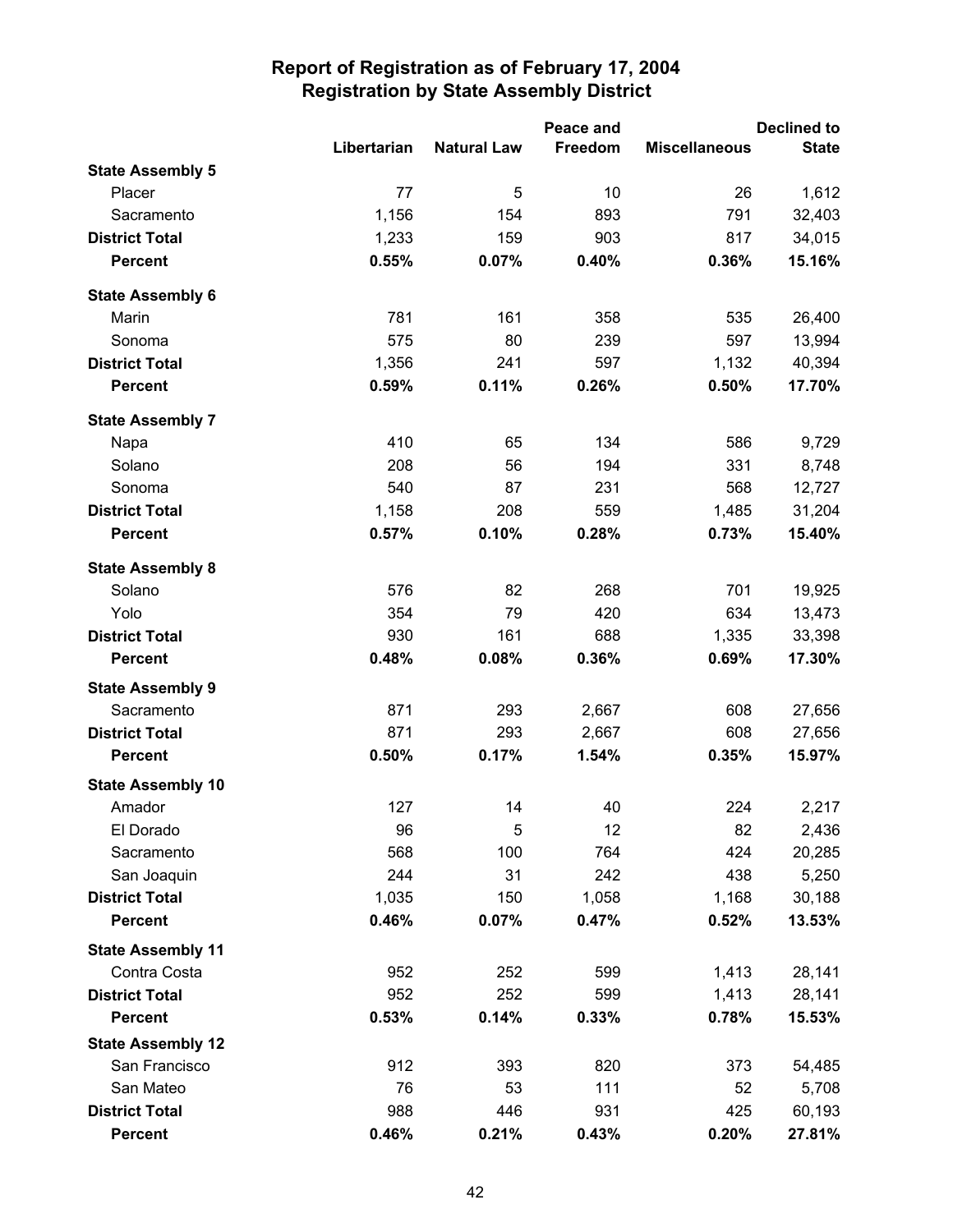|                          | <b>Total</b>      |                   | <b>American</b> |             |        |
|--------------------------|-------------------|-------------------|-----------------|-------------|--------|
|                          | <b>Registered</b> | <b>Democratic</b> | Republican      | Independent | Green  |
| <b>State Assembly 13</b> |                   |                   |                 |             |        |
| San Francisco            | 256,880           | 143,168           | 28,074          | 4,445       | 10,474 |
| <b>District Total</b>    | 256,880           | 143,168           | 28,074          | 4,445       | 10,474 |
| <b>Percent</b>           |                   | 55.73%            | 10.93%          | 1.73%       | 4.08%  |
| <b>State Assembly 14</b> |                   |                   |                 |             |        |
| Alameda                  | 109,437           | 66,844            | 8,767           | 1,053       | 6,533  |
| Contra Costa             | 122,162           | 67,376            | 30,321          | 1,604       | 2,135  |
| <b>District Total</b>    | 231,599           | 134,220           | 39,088          | 2,657       | 8,668  |
| <b>Percent</b>           |                   | 57.95%            | 16.88%          | 1.15%       | 3.74%  |
| <b>State Assembly 15</b> |                   |                   |                 |             |        |
| Alameda                  | 45,448            | 16,791            | 18,613          | 1,054       | 304    |
| Contra Costa             | 149,715           | 56,072            | 65,286          | 2,481       | 886    |
| Sacramento               | 42,181            | 15,603            | 19,124          | 933         | 195    |
| San Joaquin              | 7,489             | 3,485             | 2,929           | 129         | 24     |
| <b>District Total</b>    | 244,833           | 91,951            | 105,952         | 4,597       | 1,409  |
| <b>Percent</b>           |                   | 37.56%            | 43.28%          | 1.88%       | 0.58%  |
| <b>State Assembly 16</b> |                   |                   |                 |             |        |
| Alameda                  | 195,157           | 121,071           | 21,605          | 2,866       | 5,872  |
| <b>District Total</b>    | 195,157           | 121,071           | 21,605          | 2,866       | 5,872  |
| <b>Percent</b>           |                   | 62.04%            | 11.07%          | 1.47%       | 3.01%  |
| <b>State Assembly 17</b> |                   |                   |                 |             |        |
| Merced                   | 90,867            | 42,196            | 38,290          | 1,506       | 307    |
| San Joaquin              | 79,736            | 39,145            | 30,017          | 1,101       | 309    |
| Stanislaus               | 4,089             | 1,909             | 1,515           | 98          | 12     |
| <b>District Total</b>    | 174,692           | 83,250            | 69,822          | 2,705       | 628    |
| <b>Percent</b>           |                   | 47.66%            | 39.97%          | 1.55%       | 0.36%  |
| <b>State Assembly 18</b> |                   |                   |                 |             |        |
| Alameda                  | 180,705           | 98,933            | 42,250          | 3,274       | 1,485  |
| <b>District Total</b>    | 180,705           | 98,933            | 42,250          | 3,274       | 1,485  |
| <b>Percent</b>           |                   | 54.75%            | 23.38%          | 1.81%       | 0.82%  |
| <b>State Assembly 19</b> |                   |                   |                 |             |        |
| San Mateo                | 204,121           | 102,494           | 51,849          | 3,864       | 2,491  |
| <b>District Total</b>    | 204,121           | 102,494           | 51,849          | 3,864       | 2,491  |
| <b>Percent</b>           |                   | 50.21%            | 25.40%          | 1.89%       | 1.22%  |
| <b>State Assembly 20</b> |                   |                   |                 |             |        |
| Alameda                  | 148,398           | 71,546            | 37,560          | 2,498       | 1,039  |
| Santa Clara              | 26,085            | 10,761            | 7,062           | 538         | 137    |
| <b>District Total</b>    | 174,483           | 82,307            | 44,622          | 3,036       | 1,176  |
| <b>Percent</b>           |                   | 47.17%            | 25.57%          | 1.74%       | 0.67%  |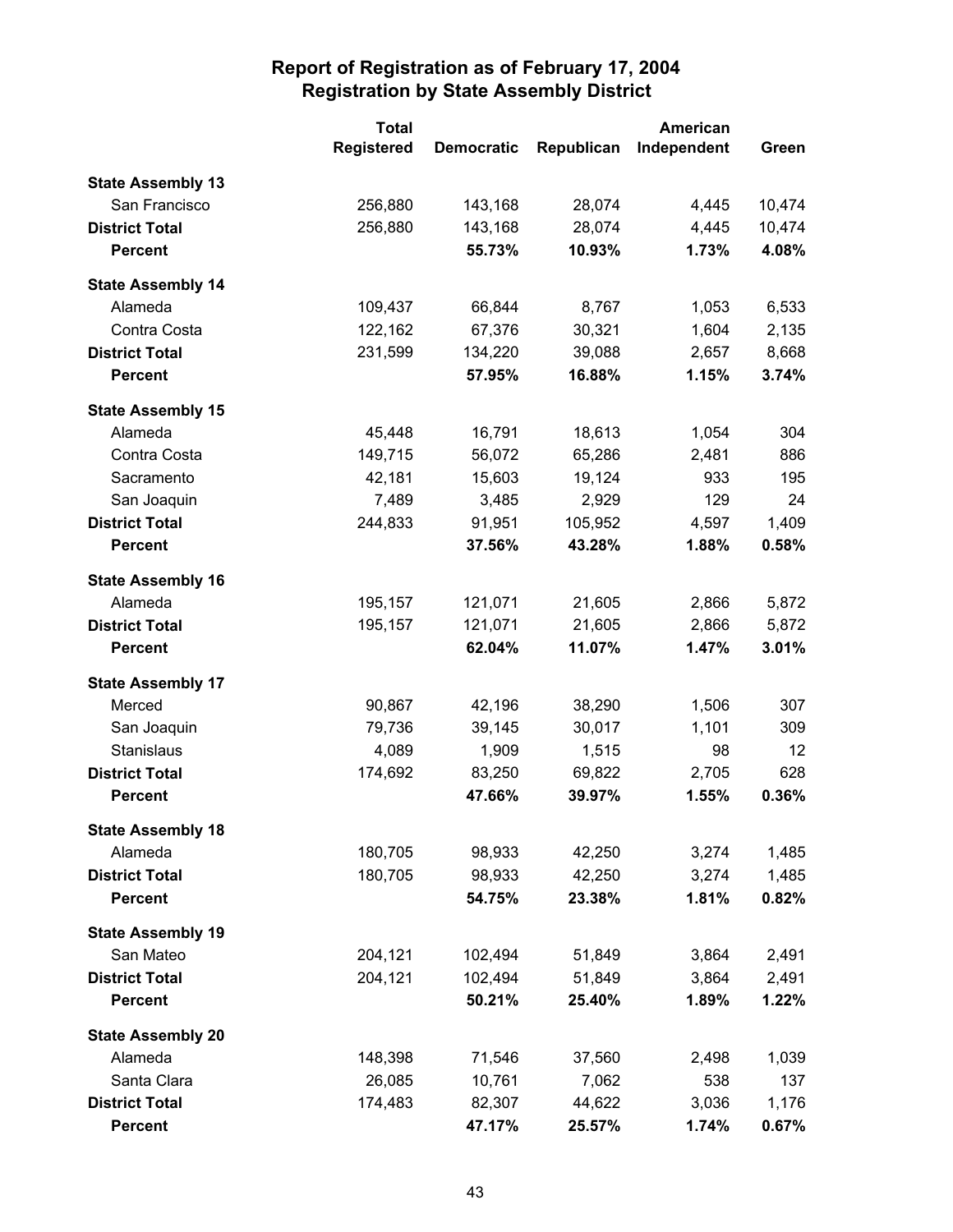|                          |             |                    | Peace and |                      | <b>Declined to</b> |  |
|--------------------------|-------------|--------------------|-----------|----------------------|--------------------|--|
|                          | Libertarian | <b>Natural Law</b> | Freedom   | <b>Miscellaneous</b> | <b>State</b>       |  |
| <b>State Assembly 13</b> |             |                    |           |                      |                    |  |
| San Francisco            | 1,753       | 516                | 1,426     | 644                  | 66,380             |  |
| <b>District Total</b>    | 1,753       | 516                | 1,426     | 644                  | 66,380             |  |
| <b>Percent</b>           | 0.68%       | 0.20%              | 0.56%     | 0.25%                | 25.84%             |  |
| <b>State Assembly 14</b> |             |                    |           |                      |                    |  |
| Alameda                  | 646         | 279                | 830       | 937                  | 23,548             |  |
| Contra Costa             | 551         | 258                | 406       | 945                  | 18,566             |  |
| <b>District Total</b>    | 1,197       | 537                | 1,236     | 1,882                | 42,114             |  |
| <b>Percent</b>           | 0.52%       | 0.23%              | 0.53%     | 0.81%                | 18.18%             |  |
| <b>State Assembly 15</b> |             |                    |           |                      |                    |  |
| Alameda                  | 249         | 30                 | 76        | 338                  | 7,993              |  |
| Contra Costa             | 638         | 138                | 182       | 1,182                | 22,850             |  |
| Sacramento               | 169         | 32                 | 148       | 115                  | 5,862              |  |
| San Joaquin              | 17          | 6                  | 49        | 56                   | 794                |  |
| <b>District Total</b>    | 1,073       | 206                | 455       | 1,691                | 37,499             |  |
| <b>Percent</b>           | 0.44%       | 0.08%              | 0.19%     | 0.69%                | 15.32%             |  |
| <b>State Assembly 16</b> |             |                    |           |                      |                    |  |
| Alameda                  | 878         | 984                | 1,836     | 1,608                | 38,437             |  |
| <b>District Total</b>    | 878         | 984                | 1,836     | 1,608                | 38,437             |  |
| <b>Percent</b>           | 0.45%       | 0.50%              | 0.94%     | 0.82%                | 19.70%             |  |
| <b>State Assembly 17</b> |             |                    |           |                      |                    |  |
| Merced                   | 245         | 45                 | 149       | 140                  | 7,989              |  |
| San Joaquin              | 235         | 51                 | 803       | 501                  | 7,574              |  |
| <b>Stanislaus</b>        | 22          | $\overline{2}$     | 35        | 34                   | 462                |  |
| <b>District Total</b>    | 502         | 98                 | 987       | 675                  | 16,025             |  |
| <b>Percent</b>           | 0.29%       | 0.06%              | 0.56%     | 0.39%                | 9.17%              |  |
| <b>State Assembly 18</b> |             |                    |           |                      |                    |  |
| Alameda                  | 842         | 391                | 672       | 1,455                | 31,403             |  |
| <b>District Total</b>    | 842         | 391                | 672       | 1,455                | 31,403             |  |
| <b>Percent</b>           | 0.47%       | 0.22%              | 0.37%     | 0.81%                | 17.38%             |  |
| <b>State Assembly 19</b> |             |                    |           |                      |                    |  |
| San Mateo                | 989         | 314                | 524       | 657                  | 40,939             |  |
| <b>District Total</b>    | 989         | 314                | 524       | 657                  | 40,939             |  |
| <b>Percent</b>           | 0.48%       | 0.15%              | 0.26%     | 0.32%                | 20.06%             |  |
| <b>State Assembly 20</b> |             |                    |           |                      |                    |  |
| Alameda                  | 752         | 198                | 399       | 1,378                | 33,028             |  |
| Santa Clara              | 149         | 26                 | 93        | 118                  | 7,201              |  |
| <b>District Total</b>    | 901         | 224                | 492       | 1,496                | 40,229             |  |
| <b>Percent</b>           | 0.52%       | 0.13%              | 0.28%     | 0.86%                | 23.06%             |  |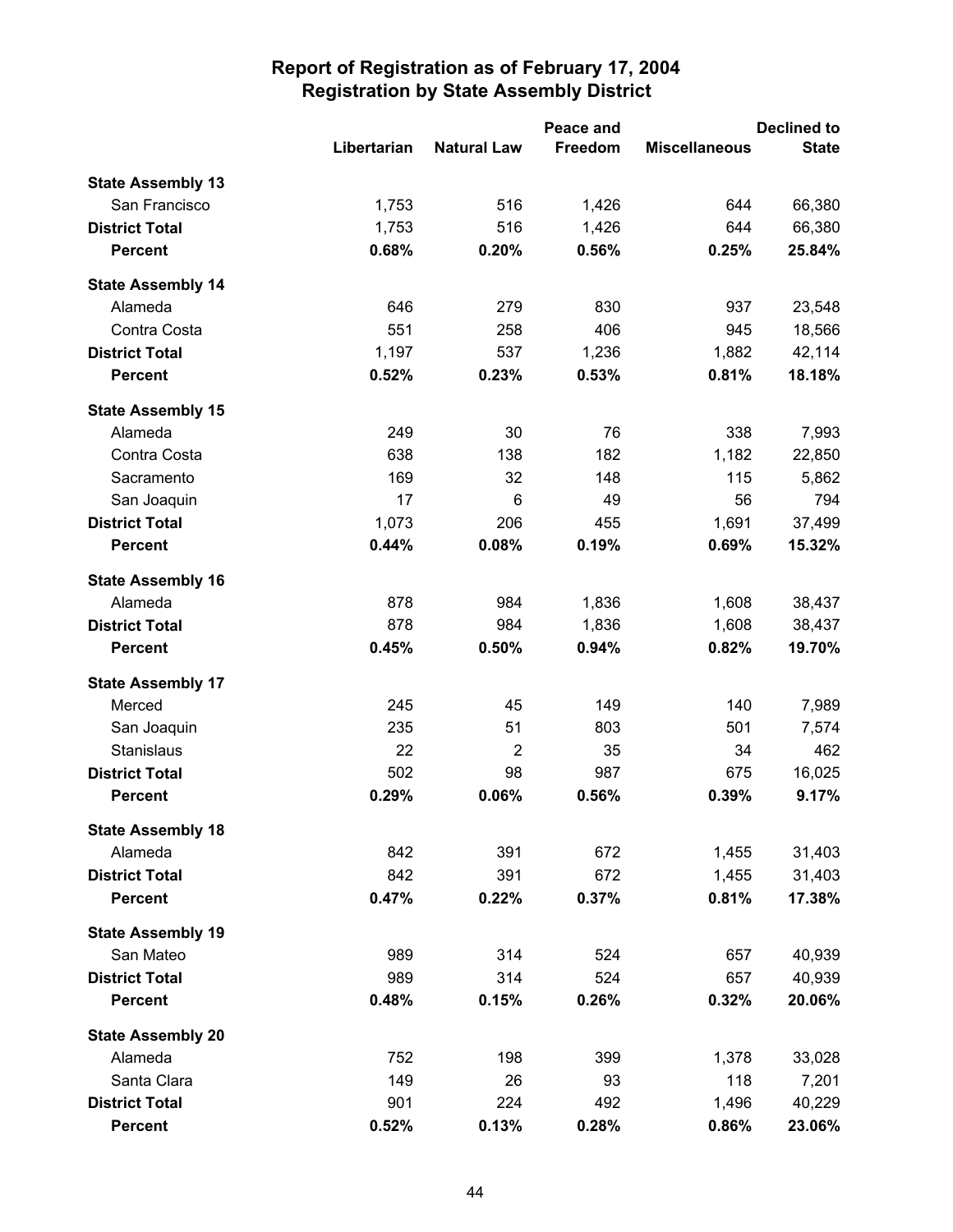|                          | <b>Total</b>      | American          |            |             |       |
|--------------------------|-------------------|-------------------|------------|-------------|-------|
|                          | <b>Registered</b> | <b>Democratic</b> | Republican | Independent | Green |
| <b>State Assembly 21</b> |                   |                   |            |             |       |
| San Mateo                | 101,644           | 48,315            | 29,760     | 1,733       | 1,256 |
| Santa Clara              | 133,766           | 57,210            | 44,196     | 1,823       | 1,628 |
| <b>District Total</b>    | 235,410           | 105,525           | 73,956     | 3,556       | 2,884 |
| <b>Percent</b>           |                   | 44.83%            | 31.42%     | 1.51%       | 1.23% |
| <b>State Assembly 22</b> |                   |                   |            |             |       |
| Santa Clara              | 190,797           | 82,824            | 52,500     | 3,336       | 1,973 |
| <b>District Total</b>    | 190,797           | 82,824            | 52,500     | 3,336       | 1,973 |
| <b>Percent</b>           |                   | 43.41%            | 27.52%     | 1.75%       | 1.03% |
| <b>State Assembly 23</b> |                   |                   |            |             |       |
| Santa Clara              | 146,408           | 75,037            | 31,864     | 3,135       | 1,124 |
| <b>District Total</b>    | 146,408           | 75,037            | 31,864     | 3,135       | 1,124 |
| <b>Percent</b>           |                   | 51.25%            | 21.76%     | 2.14%       | 0.77% |
| <b>State Assembly 24</b> |                   |                   |            |             |       |
| Santa Clara              | 222,509           | 100,152           | 68,712     | 4,468       | 1,938 |
| <b>District Total</b>    | 222,509           | 100,152           | 68,712     | 4,468       | 1,938 |
| <b>Percent</b>           |                   | 45.01%            | 30.88%     | 2.01%       | 0.87% |
| <b>State Assembly 25</b> |                   |                   |            |             |       |
| Calaveras                | 25,715            | 9,021             | 11,601     | 675         | 334   |
| Madera                   | 25,166            | 7,822             | 13,579     | 566         | 171   |
| Mariposa                 | 10,611            | 3,482             | 5,090      | 292         | 148   |
| Mono                     | 6,355             | 1,985             | 2,644      | 200         | 140   |
| Stanislaus               | 119,154           | 48,270            | 53,705     | 2,227       | 462   |
| Tuolumne                 | 30,999            | 11,782            | 13,632     | 835         | 298   |
| <b>District Total</b>    | 218,000           | 82,362            | 100,251    | 4,795       | 1,553 |
| <b>Percent</b>           |                   | 37.78%            | 45.99%     | 2.20%       | 0.71% |
| <b>State Assembly 26</b> |                   |                   |            |             |       |
| San Joaquin              | 103,683           | 41,112            | 49,252     | 1,673       | 372   |
| Stanislaus               | 79,016            | 36,300            | 32,149     | 1,328       | 269   |
| <b>District Total</b>    | 182,699           | 77,412            | 81,401     | 3,001       | 641   |
| <b>Percent</b>           |                   | 42.37%            | 44.55%     | 1.64%       | 0.35% |
| <b>State Assembly 27</b> |                   |                   |            |             |       |
| Monterey                 | 81,563            | 34,978            | 28,767     | 1,670       | 1,195 |
| Santa Clara              | 26,930            | 10,666            | 10,480     | 606         | 159   |
| Santa Cruz               | 115,321           | 58,081            | 26,027     | 1,951       | 5,561 |
| <b>District Total</b>    | 223,814           | 103,725           | 65,274     | 4,227       | 6,915 |
| <b>Percent</b>           |                   | 46.34%            | 29.16%     | 1.89%       | 3.09% |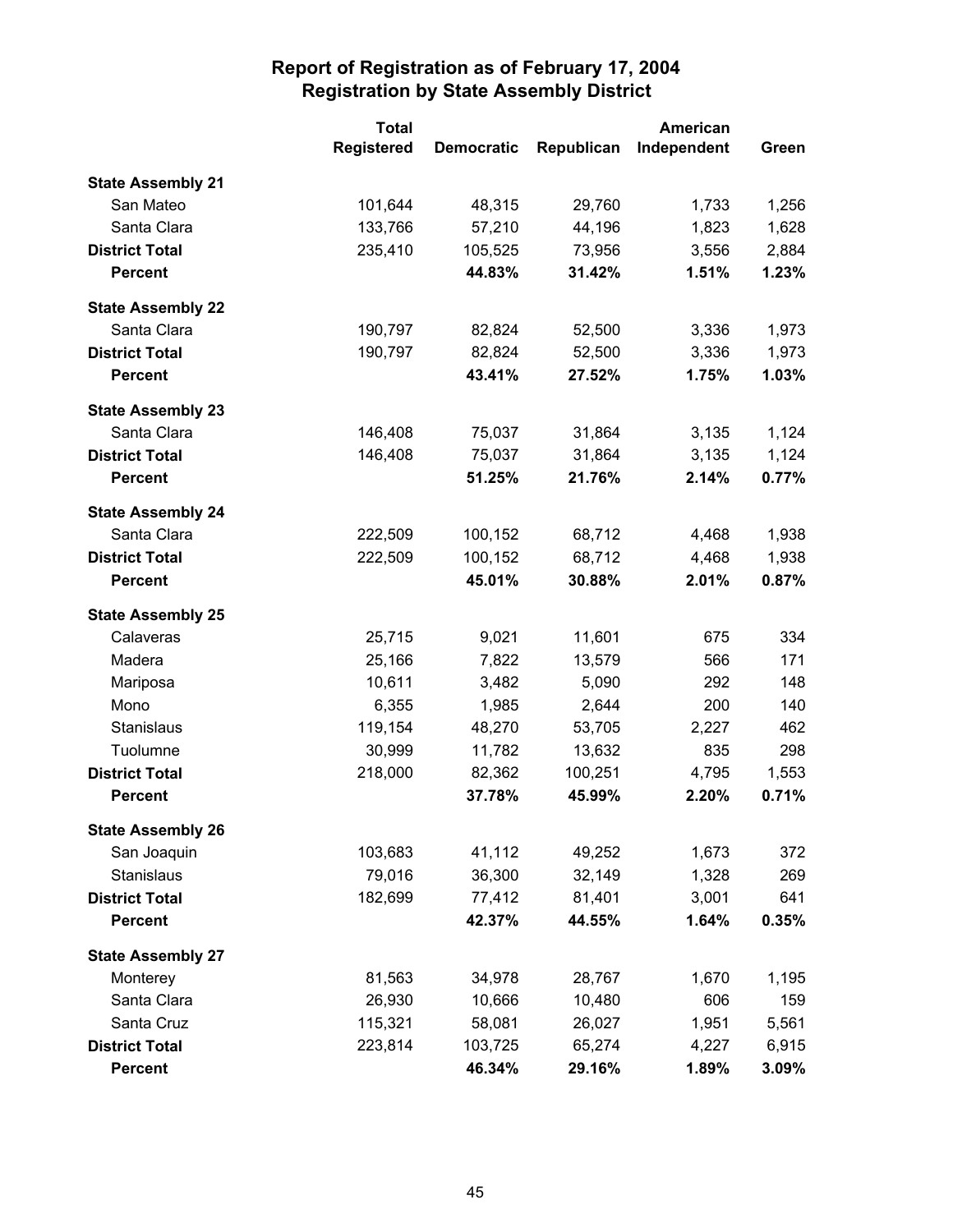|                          |             | Peace and          |         | <b>Declined to</b>   |              |  |
|--------------------------|-------------|--------------------|---------|----------------------|--------------|--|
|                          | Libertarian | <b>Natural Law</b> | Freedom | <b>Miscellaneous</b> | <b>State</b> |  |
| <b>State Assembly 21</b> |             |                    |         |                      |              |  |
| San Mateo                | 649         | 113                | 312     | 335                  | 19,171       |  |
| Santa Clara              | 915         | 127                | 265     | 381                  | 27,221       |  |
| <b>District Total</b>    | 1,564       | 240                | 577     | 716                  | 46,392       |  |
| <b>Percent</b>           | 0.66%       | 0.10%              | 0.25%   | 0.30%                | 19.71%       |  |
| <b>State Assembly 22</b> |             |                    |         |                      |              |  |
| Santa Clara              | 1,540       | 194                | 658     | 702                  | 47,070       |  |
| <b>District Total</b>    | 1,540       | 194                | 658     | 702                  | 47,070       |  |
| <b>Percent</b>           | 0.81%       | 0.10%              | 0.34%   | 0.37%                | 24.67%       |  |
| <b>State Assembly 23</b> |             |                    |         |                      |              |  |
| Santa Clara              | 913         | 223                | 778     | 588                  | 32,746       |  |
| <b>District Total</b>    | 913         | 223                | 778     | 588                  | 32,746       |  |
| <b>Percent</b>           | 0.62%       | 0.15%              | 0.53%   | 0.40%                | 22.37%       |  |
| <b>State Assembly 24</b> |             |                    |         |                      |              |  |
| Santa Clara              | 1,591       | 255                | 729     | 831                  | 43,833       |  |
| <b>District Total</b>    | 1,591       | 255                | 729     | 831                  | 43,833       |  |
| <b>Percent</b>           | 0.72%       | 0.11%              | 0.33%   | 0.37%                | 19.70%       |  |
| <b>State Assembly 25</b> |             |                    |         |                      |              |  |
| Calaveras                | 341         | 24                 | 73      | 113                  | 3,533        |  |
| Madera                   | 153         | 17                 | 22      | 124                  | 2,712        |  |
| Mariposa                 | 74          | 8                  | 28      | 180                  | 1,309        |  |
| Mono                     | 67          | 4                  | 17      | $\mathbf 0$          | 1,298        |  |
| Stanislaus               | 435         | 70                 | 667     | 1,119                | 12,199       |  |
| Tuolumne                 | 200         | 25                 | 79      | 198                  | 3,950        |  |
| <b>District Total</b>    | 1,270       | 148                | 886     | 1,734                | 25,001       |  |
| <b>Percent</b>           | 0.58%       | 0.07%              | 0.41%   | 0.80%                | 11.47%       |  |
| <b>State Assembly 26</b> |             |                    |         |                      |              |  |
| San Joaquin              | 361         | 54                 | 606     | 821                  | 9,432        |  |
| Stanislaus               | 265         | 61                 | 590     | 614                  | 7,440        |  |
| <b>District Total</b>    | 626         | 115                | 1,196   | 1,435                | 16,872       |  |
| <b>Percent</b>           | 0.34%       | 0.06%              | 0.65%   | 0.79%                | 9.23%        |  |
| <b>State Assembly 27</b> |             |                    |         |                      |              |  |
| Monterey                 | 450         | 94                 | 204     | 272                  | 13,933       |  |
| Santa Clara              | 184         | 25                 | 77      | 98                   | 4,635        |  |
| Santa Cruz               | 1,215       | 176                | 453     | 1,043                | 20,814       |  |
| <b>District Total</b>    | 1,849       | 295                | 734     | 1,413                | 39,382       |  |
| <b>Percent</b>           | 0.83%       | 0.13%              | 0.33%   | 0.63%                | 17.60%       |  |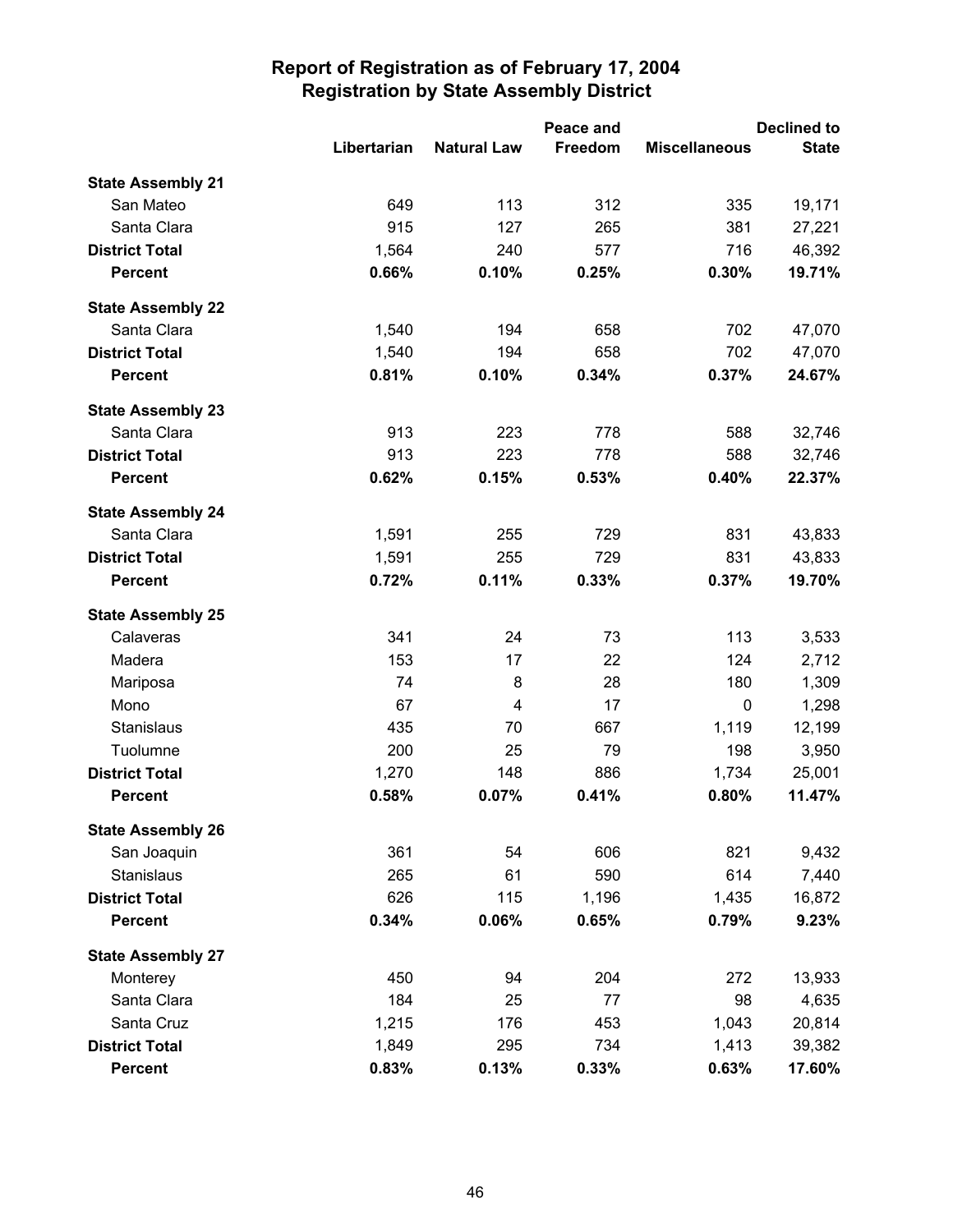|                          | <b>Total</b>      |                   |            | American    |       |
|--------------------------|-------------------|-------------------|------------|-------------|-------|
|                          | <b>Registered</b> | <b>Democratic</b> | Republican | Independent | Green |
| <b>State Assembly 28</b> |                   |                   |            |             |       |
| Monterey                 | 67,495            | 35,704            | 20,898     | 1,187       | 283   |
| San Benito               | 26,007            | 11,697            | 8,965      | 588         | 214   |
| Santa Clara              | 37,395            | 17,369            | 10,904     | 761         | 189   |
| Santa Cruz               | 16,986            | 10,091            | 3,589      | 251         | 193   |
| <b>District Total</b>    | 147,883           | 74,861            | 44,356     | 2,787       | 879   |
| <b>Percent</b>           |                   | 50.62%            | 29.99%     | 1.88%       | 0.59% |
| <b>State Assembly 29</b> |                   |                   |            |             |       |
| Fresno                   | 190,508           | 65,106            | 99,216     | 3,198       | 1,054 |
| Madera                   | 19,818            | 8,178             | 9,050      | 322         | 56    |
| Tulare                   | $\mathbf 0$       | $\pmb{0}$         | 0          | $\mathbf 0$ | 0     |
| <b>District Total</b>    | 210,326           | 73,284            | 108,266    | 3,520       | 1,110 |
| <b>Percent</b>           |                   | 34.84%            | 51.48%     | 1.67%       | 0.53% |
| <b>State Assembly 30</b> |                   |                   |            |             |       |
| Fresno                   | 14,251            | 4,992             | 7,310      | 292         | 33    |
| Kern                     | 49,193            | 29,116            | 14,180     | 949         | 72    |
| Kings                    | 45,734            | 17,744            | 21,791     | 909         | 104   |
| Tulare                   | 9,649             | 4,352             | 3,946      | 206         | 15    |
| <b>District Total</b>    | 118,827           | 56,204            | 47,227     | 2,356       | 224   |
| <b>Percent</b>           |                   | 47.30%            | 39.74%     | 1.98%       | 0.19% |
| <b>State Assembly 31</b> |                   |                   |            |             |       |
| Fresno                   | 131,150           | 63,266            | 51,190     | 2,106       | 757   |
| Tulare                   | 8,599             | 3,752             | 3,671      | 134         | 16    |
| <b>District Total</b>    | 139,749           | 67,018            | 54,861     | 2,240       | 773   |
| <b>Percent</b>           |                   | 47.96%            | 39.26%     | 1.60%       | 0.55% |
| <b>State Assembly 32</b> |                   |                   |            |             |       |
| Kern                     | 203,966           | 61,740            | 111,019    | 5,219       | 623   |
| San Bernardino           | 735               | 281               | 274        | 46          | 1     |
| <b>District Total</b>    | 204,701           | 62,021            | 111,293    | 5,265       | 624   |
| <b>Percent</b>           |                   | 30.30%            | 54.37%     | 2.57%       | 0.30% |
| <b>State Assembly 33</b> |                   |                   |            |             |       |
| San Luis Obispo          | 139,830           | 47,801            | 61,191     | 3,239       | 2,476 |
| Santa Barbara            | 68,716            | 24,786            | 30,729     | 1,539       | 333   |
| <b>District Total</b>    | 208,546           | 72,587            | 91,920     | 4,778       | 2,809 |
| <b>Percent</b>           |                   | 34.81%            | 44.08%     | 2.29%       | 1.35% |
| <b>State Assembly 34</b> |                   |                   |            |             |       |
| Inyo                     | 10,082            | 3,304             | 4,805      | 279         | 110   |
| Kern                     | 13,725            | 4,208             | 6,328      | 502         | 33    |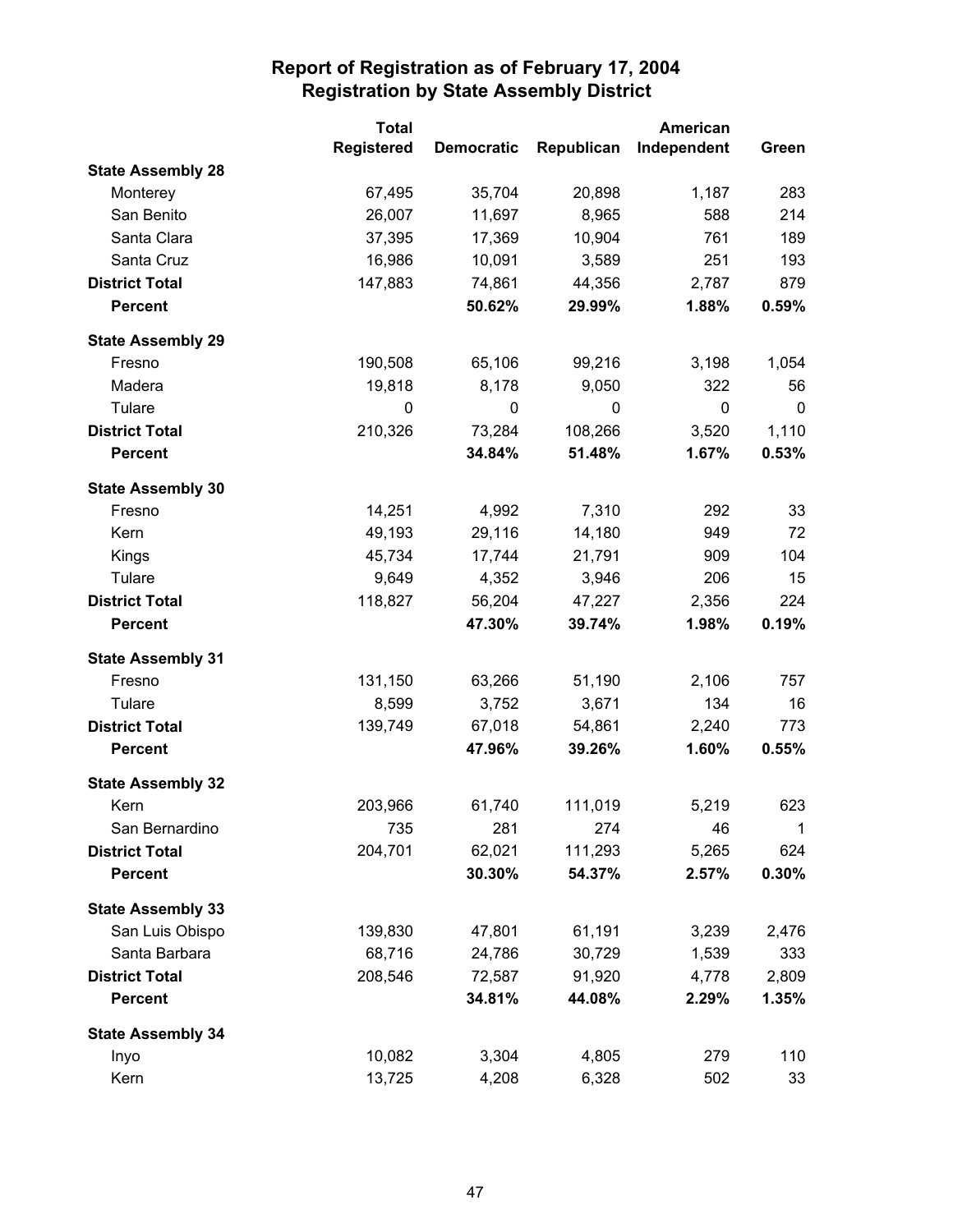|                          |             |                    | Peace and |                      | <b>Declined to</b> |
|--------------------------|-------------|--------------------|-----------|----------------------|--------------------|
|                          | Libertarian | <b>Natural Law</b> | Freedom   | <b>Miscellaneous</b> | <b>State</b>       |
| <b>State Assembly 28</b> |             |                    |           |                      |                    |
| Monterey                 | 243         | 68                 | 186       | 171                  | 8,755              |
| San Benito               | 166         | 19                 | 69        | 135                  | 4,154              |
| Santa Clara              | 217         | 49                 | 109       | 93                   | 7,704              |
| Santa Cruz               | 62          | 26                 | 99        | 79                   | 2,596              |
| <b>District Total</b>    | 688         | 162                | 463       | 478                  | 23,209             |
| <b>Percent</b>           | 0.47%       | 0.11%              | 0.31%     | 0.32%                | 15.69%             |
| <b>State Assembly 29</b> |             |                    |           |                      |                    |
| Fresno                   | 732         | 128                | 232       | 358                  | 20,484             |
| Madera                   | 53          | 20                 | 27        | 84                   | 2,028              |
| Tulare                   | $\pmb{0}$   | $\mathbf 0$        | $\pmb{0}$ | $\mathbf 0$          | $\mathbf 0$        |
| <b>District Total</b>    | 785         | 148                | 259       | 442                  | 22,512             |
| <b>Percent</b>           | 0.37%       | 0.07%              | 0.12%     | 0.21%                | 10.70%             |
| <b>State Assembly 30</b> |             |                    |           |                      |                    |
| Fresno                   | 48          | 14                 | 29        | 21                   | 1,512              |
| Kern                     | 160         | 64                 | 169       | 101                  | 4,382              |
| Kings                    | 123         | 42                 | 29        | 502                  | 4,490              |
| Tulare                   | 37          | 16                 | 46        | 20                   | 1,011              |
| <b>District Total</b>    | 368         | 136                | 273       | 644                  | 11,395             |
| <b>Percent</b>           | 0.31%       | 0.11%              | 0.23%     | 0.54%                | 9.59%              |
| <b>State Assembly 31</b> |             |                    |           |                      |                    |
| Fresno                   | 449         | 120                | 288       | 258                  | 12,716             |
| Tulare                   | 19          | 12                 | 26        | 22                   | 947                |
| <b>District Total</b>    | 468         | 132                | 314       | 280                  | 13,663             |
| <b>Percent</b>           | 0.33%       | 0.09%              | 0.22%     | 0.20%                | 9.78%              |
| <b>State Assembly 32</b> |             |                    |           |                      |                    |
| Kern                     | 1,084       | 123                | 325       | 484                  | 23,349             |
| San Bernardino           | 9           | 1                  | $\pmb{0}$ | 5                    | 118                |
| <b>District Total</b>    | 1,093       | 124                | 325       | 489                  | 23,467             |
| <b>Percent</b>           | 0.53%       | 0.06%              | 0.16%     | 0.24%                | 11.46%             |
| <b>State Assembly 33</b> |             |                    |           |                      |                    |
| San Luis Obispo          | 991         | 188                | 314       | 1,956                | 21,674             |
| Santa Barbara            | 379         | 52                 | 131       | 888                  | 9,879              |
| <b>District Total</b>    | 1,370       | 240                | 445       | 2,844                | 31,553             |
| <b>Percent</b>           | 0.66%       | 0.12%              | 0.21%     | 1.36%                | 15.13%             |
| <b>State Assembly 34</b> |             |                    |           |                      |                    |
| Inyo                     | 68          | 5                  | 31        | 49                   | 1,431              |
| Kern                     | 88          | 19                 | 34        | 46                   | 2,467              |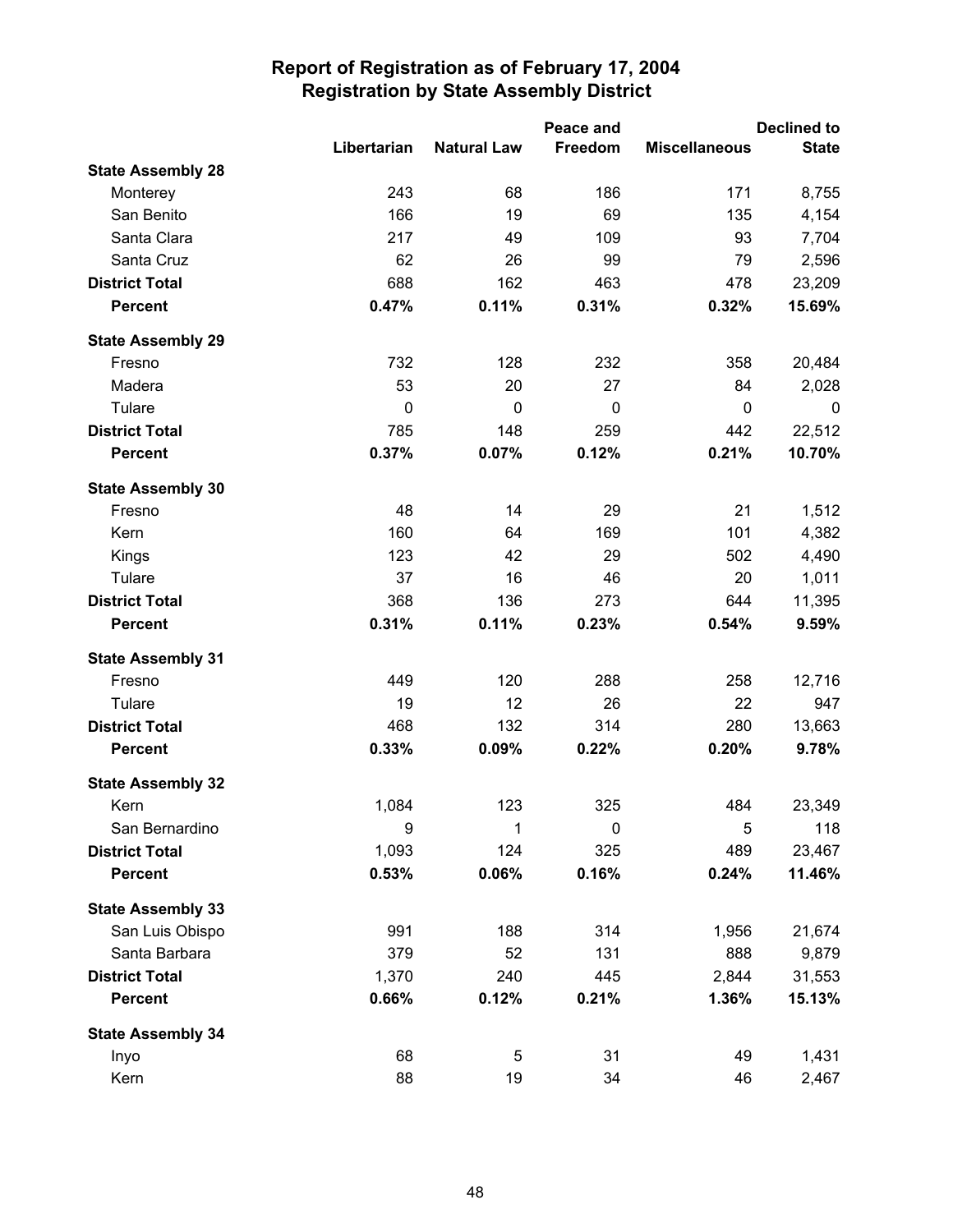|                          | <b>Total</b>      |                   |            | American    |       |
|--------------------------|-------------------|-------------------|------------|-------------|-------|
|                          | <b>Registered</b> | <b>Democratic</b> | Republican | Independent | Green |
| San Bernardino           | 19,049            | 7,559             | 7,294      | 772         | 54    |
| Tulare                   | 112,825           | 38,736            | 56,509     | 2,524       | 488   |
| <b>District Total</b>    | 155,681           | 53,807            | 74,936     | 4,077       | 685   |
| <b>Percent</b>           |                   | 34.56%            | 48.13%     | 2.62%       | 0.44% |
| <b>State Assembly 35</b> |                   |                   |            |             |       |
| Santa Barbara            | 119,716           | 49,817            | 39,504     | 2,141       | 3,078 |
| Ventura                  | 89,808            | 40,982            | 31,017     | 1,781       | 1,168 |
| <b>District Total</b>    | 209,524           | 90,799            | 70,521     | 3,922       | 4,246 |
| <b>Percent</b>           |                   | 43.34%            | 33.66%     | 1.87%       | 2.03% |
| <b>State Assembly 36</b> |                   |                   |            |             |       |
| Los Angeles              | 118,195           | 42,937            | 53,183     | 2,977       | 415   |
| San Bernardino           | 54,535            | 18,678            | 25,617     | 1,642       | 192   |
| <b>District Total</b>    | 172,730           | 61,615            | 78,800     | 4,619       | 607   |
| <b>Percent</b>           |                   | 35.67%            | 45.62%     | 2.67%       | 0.35% |
| <b>State Assembly 37</b> |                   |                   |            |             |       |
| Kern                     | 8                 | 1                 | 6          | 0           | 0     |
| Los Angeles              | 34,395            | 12,608            | 14,711     | 662         | 246   |
| Ventura                  | 190,219           | 63,800            | 88,629     | 3,830       | 1,659 |
| <b>District Total</b>    | 224,622           | 76,409            | 103,346    | 4,492       | 1,905 |
| <b>Percent</b>           |                   | 34.02%            | 46.01%     | 2.00%       | 0.85% |
| <b>State Assembly 38</b> |                   |                   |            |             |       |
| Los Angeles              | 180,896           | 64,609            | 80,442     | 3,285       | 1,079 |
| Ventura                  | 37,034            | 11,615            | 17,756     | 937         | 214   |
| <b>District Total</b>    | 217,930           | 76,224            | 98,198     | 4,222       | 1,293 |
| <b>Percent</b>           |                   | 34.98%            | 45.06%     | 1.94%       | 0.59% |
| <b>State Assembly 39</b> |                   |                   |            |             |       |
| Los Angeles              | 107,374           | 63,630            | 21,146     | 1,988       | 559   |
| <b>District Total</b>    | 107,374           | 63,630            | 21,146     | 1,988       | 559   |
| <b>Percent</b>           |                   | 59.26%            | 19.69%     | 1.85%       | 0.52% |
| <b>State Assembly 40</b> |                   |                   |            |             |       |
| Los Angeles              | 159,447           | 76,862            | 48,626     | 2,907       | 1,126 |
| <b>District Total</b>    | 159,447           | 76,862            | 48,626     | 2,907       | 1,126 |
| <b>Percent</b>           |                   | 48.21%            | 30.50%     | 1.82%       | 0.71% |
| <b>State Assembly 41</b> |                   |                   |            |             |       |
| Los Angeles              | 176,979           | 86,768            | 51,524     | 2,577       | 2,255 |
| Ventura                  | 49,425            | 22,035            | 17,181     | 1,069       | 404   |
| <b>District Total</b>    | 226,404           | 108,803           | 68,705     | 3,646       | 2,659 |
| <b>Percent</b>           |                   | 48.06%            | 30.35%     | 1.61%       | 1.17% |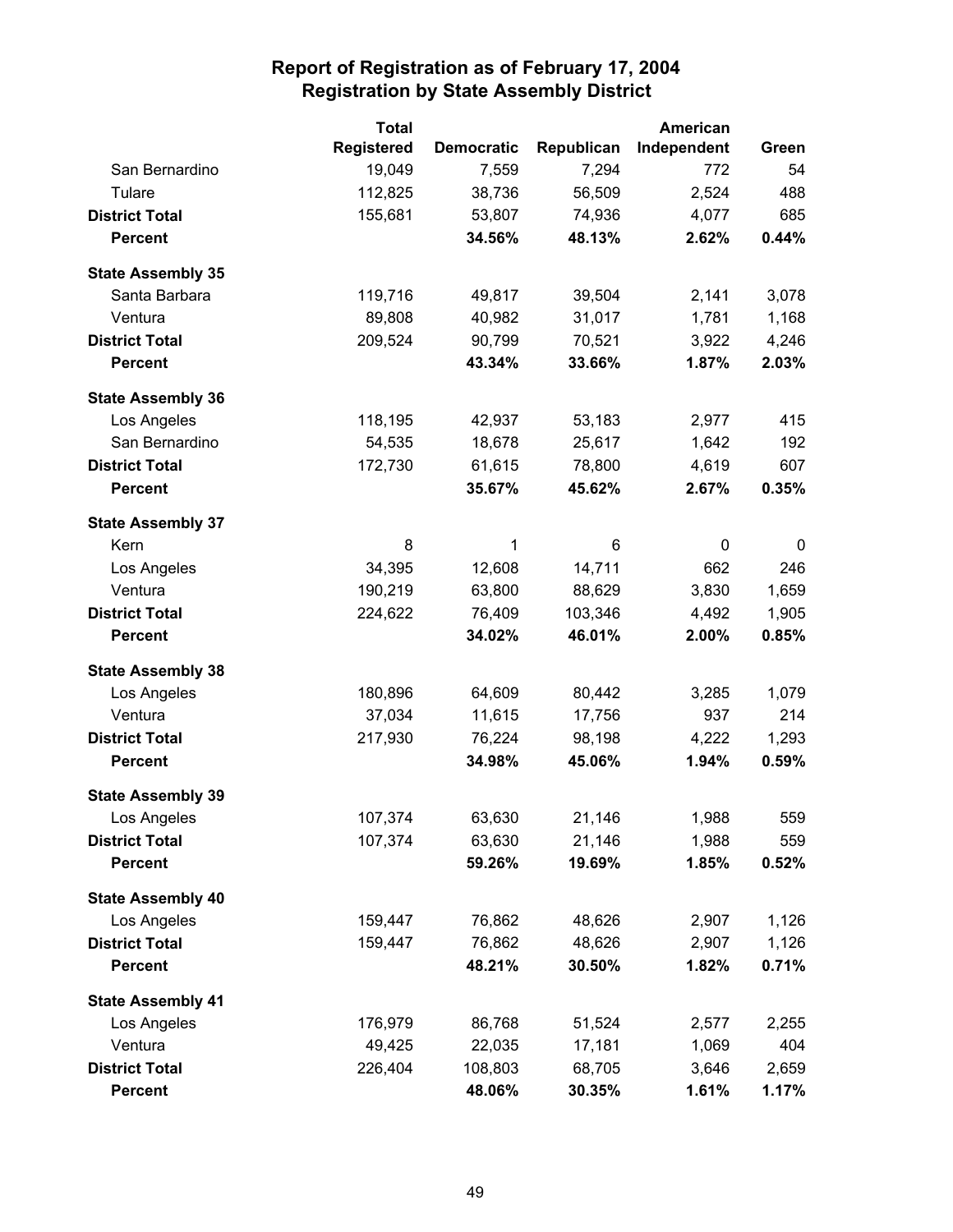|                          |             |                    | Peace and |                      | <b>Declined to</b> |
|--------------------------|-------------|--------------------|-----------|----------------------|--------------------|
|                          | Libertarian | <b>Natural Law</b> | Freedom   | <b>Miscellaneous</b> | <b>State</b>       |
| San Bernardino           | 143         | 15                 | 46        | 170                  | 2,996              |
| Tulare                   | 452         | 116                | 257       | 268                  | 13,475             |
| <b>District Total</b>    | 751         | 155                | 368       | 533                  | 20,369             |
| <b>Percent</b>           | 0.48%       | 0.10%              | 0.24%     | 0.34%                | 13.08%             |
| <b>State Assembly 35</b> |             |                    |           |                      |                    |
| Santa Barbara            | 834         | 148                | 217       | 1,578                | 22,399             |
| Ventura                  | 525         | 178                | 299       | 827                  | 13,031             |
| <b>District Total</b>    | 1,359       | 326                | 516       | 2,405                | 35,430             |
| <b>Percent</b>           | 0.65%       | 0.16%              | 0.25%     | 1.15%                | 16.91%             |
| <b>State Assembly 36</b> |             |                    |           |                      |                    |
| Los Angeles              | 563         | 207                | 331       | 708                  | 16,874             |
| San Bernardino           | 339         | 48                 | 152       | 481                  | 7,386              |
| <b>District Total</b>    | 902         | 255                | 483       | 1,189                | 24,260             |
| <b>Percent</b>           | 0.52%       | 0.15%              | 0.28%     | 0.69%                | 14.05%             |
| <b>State Assembly 37</b> |             |                    |           |                      |                    |
| Kern                     | 1           | 0                  | 0         | 0                    | 0                  |
| Los Angeles              | 211         | 45                 | 133       | 279                  | 5,500              |
| Ventura                  | 1,132       | 283                | 378       | 1,767                | 28,741             |
| <b>District Total</b>    | 1,344       | 328                | 511       | 2,046                | 34,241             |
| <b>Percent</b>           | 0.60%       | 0.15%              | 0.23%     | 0.91%                | 15.24%             |
| <b>State Assembly 38</b> |             |                    |           |                      |                    |
| Los Angeles              | 1,137       | 207                | 498       | 1,458                | 28,181             |
| Ventura                  | 276         | 37                 | 84        | 286                  | 5,829              |
| <b>District Total</b>    | 1,413       | 244                | 582       | 1,744                | 34,010             |
| <b>Percent</b>           | 0.65%       | 0.11%              | 0.27%     | 0.80%                | 15.61%             |
| <b>State Assembly 39</b> |             |                    |           |                      |                    |
| Los Angeles              | 502         | 261                | 927       | 708                  | 17,653             |
| <b>District Total</b>    | 502         | 261                | 927       | 708                  | 17,653             |
| <b>Percent</b>           | 0.47%       | 0.24%              | 0.86%     | 0.66%                | 16.44%             |
| <b>State Assembly 40</b> |             |                    |           |                      |                    |
| Los Angeles              | 950         | 285                | 962       | 1,314                | 26,415             |
| <b>District Total</b>    | 950         | 285                | 962       | 1,314                | 26,415             |
| <b>Percent</b>           | 0.60%       | 0.18%              | 0.60%     | 0.82%                | 16.57%             |
| <b>State Assembly 41</b> |             |                    |           |                      |                    |
| Los Angeles              | 1,099       | 286                | 627       | 1,653                | 30,190             |
| Ventura                  | 241         | 88                 | 144       | 404                  | 7,859              |
| <b>District Total</b>    | 1,340       | 374                | 771       | 2,057                | 38,049             |
| <b>Percent</b>           | 0.59%       | 0.17%              | 0.34%     | 0.91%                | 16.81%             |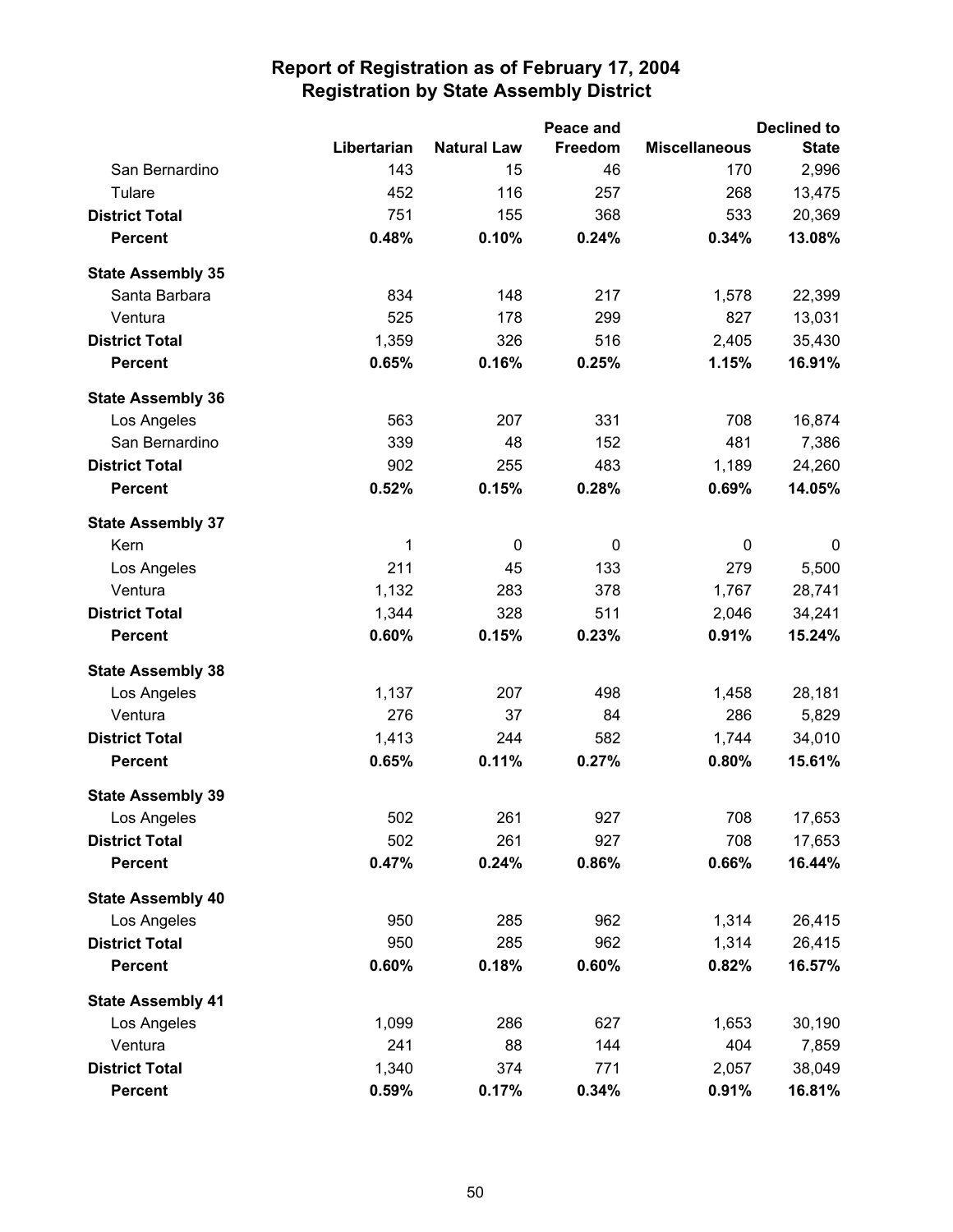|                          | <b>Total</b><br><b>American</b> |                   |            |             |       |
|--------------------------|---------------------------------|-------------------|------------|-------------|-------|
|                          | <b>Registered</b>               | <b>Democratic</b> | Republican | Independent | Green |
| <b>State Assembly 42</b> |                                 |                   |            |             |       |
| Los Angeles              | 234,865                         | 127,936           | 50,415     | 3,376       | 2,632 |
| <b>District Total</b>    | 234,865                         | 127,936           | 50,415     | 3,376       | 2,632 |
| <b>Percent</b>           |                                 | 54.47%            | 21.47%     | 1.44%       | 1.12% |
| <b>State Assembly 43</b> |                                 |                   |            |             |       |
| Los Angeles              | 177,059                         | 78,148            | 57,545     | 3,165       | 1,726 |
| <b>District Total</b>    | 177,059                         | 78,148            | 57,545     | 3,165       | 1,726 |
| <b>Percent</b>           |                                 | 44.14%            | 32.50%     | 1.79%       | 0.97% |
| <b>State Assembly 44</b> |                                 |                   |            |             |       |
| Los Angeles              | 207,414                         | 94,192            | 69,491     | 2,714       | 1,785 |
| <b>District Total</b>    | 207,414                         | 94,192            | 69,491     | 2,714       | 1,785 |
| <b>Percent</b>           |                                 | 45.41%            | 33.50%     | 1.31%       | 0.86% |
| <b>State Assembly 45</b> |                                 |                   |            |             |       |
| Los Angeles              | 116,405                         | 68,370            | 18,912     | 1,867       | 1,602 |
| <b>District Total</b>    | 116,405                         | 68,370            | 18,912     | 1,867       | 1,602 |
| <b>Percent</b>           |                                 | 58.73%            | 16.25%     | 1.60%       | 1.38% |
| <b>State Assembly 46</b> |                                 |                   |            |             |       |
| Los Angeles              | 80,026                          | 53,169            | 9,397      | 1,297       | 482   |
| <b>District Total</b>    | 80,026                          | 53,169            | 9,397      | 1,297       | 482   |
| <b>Percent</b>           |                                 | 66.44%            | 11.74%     | 1.62%       | 0.60% |
| <b>State Assembly 47</b> |                                 |                   |            |             |       |
| Los Angeles              | 189,567                         | 125,195           | 24,768     | 2,480       | 1,951 |
| <b>District Total</b>    | 189,567                         | 125,195           | 24,768     | 2,480       | 1,951 |
| <b>Percent</b>           |                                 | 66.04%            | 13.07%     | 1.31%       | 1.03% |
| <b>State Assembly 48</b> |                                 |                   |            |             |       |
| Los Angeles              | 115,334                         | 83,220            | 9,724      | 1,746       | 763   |
| <b>District Total</b>    | 115,334                         | 83,220            | 9,724      | 1,746       | 763   |
| <b>Percent</b>           |                                 | 72.16%            | 8.43%      | 1.51%       | 0.66% |
| <b>State Assembly 49</b> |                                 |                   |            |             |       |
| Los Angeles              | 138,422                         | 64,937            | 37,096     | 2,149       | 566   |
| <b>District Total</b>    | 138,422                         | 64,937            | 37,096     | 2,149       | 566   |
| <b>Percent</b>           |                                 | 46.91%            | 26.80%     | 1.55%       | 0.41% |
| <b>State Assembly 50</b> |                                 |                   |            |             |       |
| Los Angeles              | 113,079                         | 70,097            | 20,405     | 1,959       | 435   |
| <b>District Total</b>    | 113,079                         | 70,097            | 20,405     | 1,959       | 435   |
| <b>Percent</b>           |                                 | 61.99%            | 18.04%     | 1.73%       | 0.38% |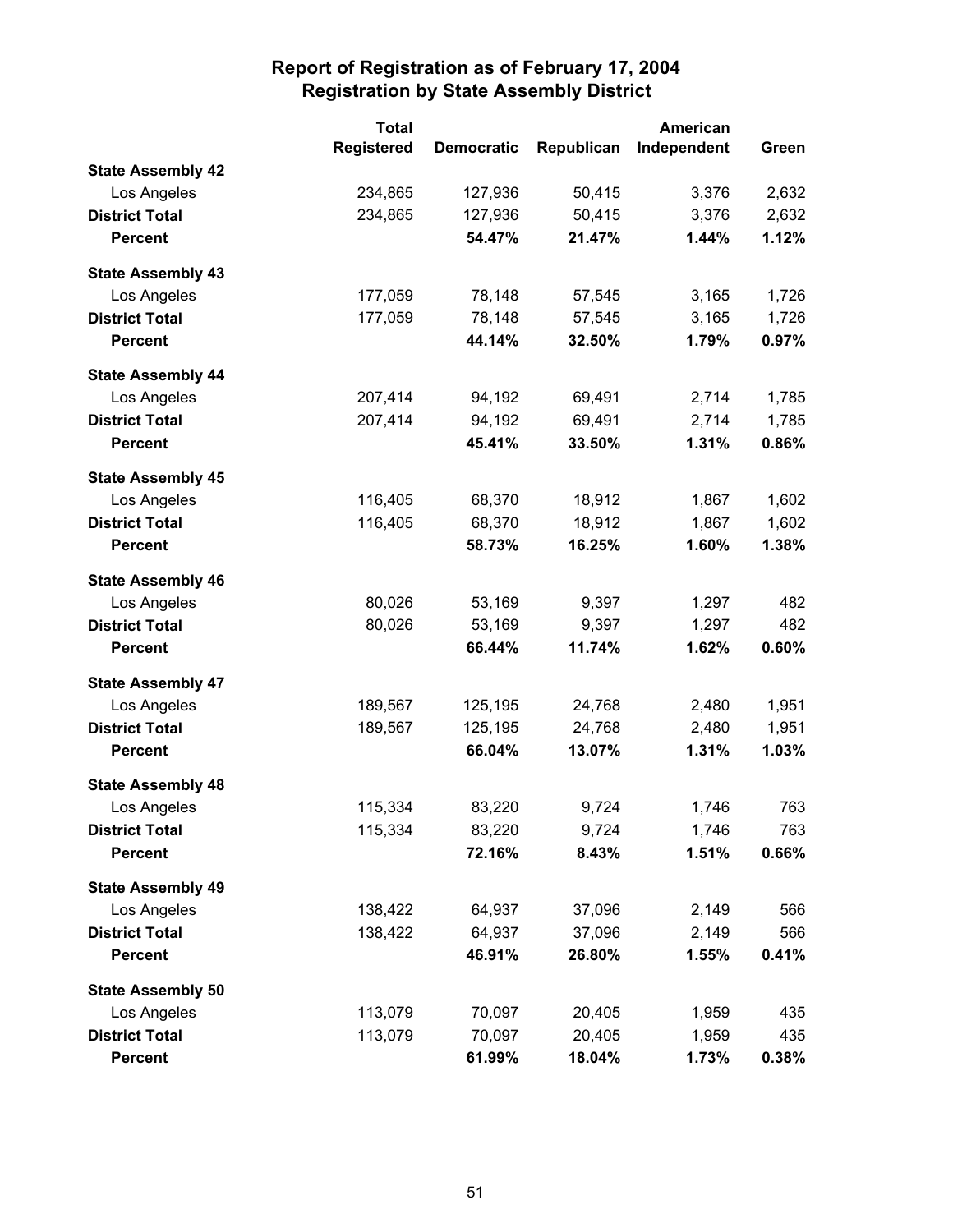|                          |             |                    | Peace and      | <b>Declined to</b>   |              |  |
|--------------------------|-------------|--------------------|----------------|----------------------|--------------|--|
|                          | Libertarian | <b>Natural Law</b> | <b>Freedom</b> | <b>Miscellaneous</b> | <b>State</b> |  |
| <b>State Assembly 42</b> |             |                    |                |                      |              |  |
| Los Angeles              | 1,523       | 317                | 666            | 2,098                | 45,902       |  |
| <b>District Total</b>    | 1,523       | 317                | 666            | 2,098                | 45,902       |  |
| <b>Percent</b>           | 0.65%       | 0.13%              | 0.28%          | 0.89%                | 19.54%       |  |
| <b>State Assembly 43</b> |             |                    |                |                      |              |  |
| Los Angeles              | 1,145       | 324                | 917            | 1,509                | 32,580       |  |
| <b>District Total</b>    | 1,145       | 324                | 917            | 1,509                | 32,580       |  |
| <b>Percent</b>           | 0.65%       | 0.18%              | 0.52%          | 0.85%                | 18.40%       |  |
| <b>State Assembly 44</b> |             |                    |                |                      |              |  |
| Los Angeles              | 984         | 407                | 1,166          | 1,378                | 35,297       |  |
| <b>District Total</b>    | 984         | 407                | 1,166          | 1,378                | 35,297       |  |
| <b>Percent</b>           | 0.47%       | 0.20%              | 0.56%          | 0.66%                | 17.02%       |  |
| <b>State Assembly 45</b> |             |                    |                |                      |              |  |
| Los Angeles              | 709         | 284                | 1,582          | 852                  | 22,227       |  |
| <b>District Total</b>    | 709         | 284                | 1,582          | 852                  | 22,227       |  |
| <b>Percent</b>           | 0.61%       | 0.24%              | 1.36%          | 0.73%                | 19.09%       |  |
| <b>State Assembly 46</b> |             |                    |                |                      |              |  |
| Los Angeles              | 307         | 305                | 2,009          | 368                  | 12,692       |  |
| <b>District Total</b>    | 307         | 305                | 2,009          | 368                  | 12,692       |  |
| <b>Percent</b>           | 0.38%       | 0.38%              | 2.51%          | 0.46%                | 15.86%       |  |
| <b>State Assembly 47</b> |             |                    |                |                      |              |  |
| Los Angeles              | 796         | 817                | 1,184          | 1,352                | 31,024       |  |
| <b>District Total</b>    | 796         | 817                | 1,184          | 1,352                | 31,024       |  |
| <b>Percent</b>           | 0.42%       | 0.43%              | 0.62%          | 0.71%                | 16.37%       |  |
| <b>State Assembly 48</b> |             |                    |                |                      |              |  |
| Los Angeles              | 306         | 1,098              | 1,606          | 614                  | 16,257       |  |
| <b>District Total</b>    | 306         | 1,098              | 1,606          | 614                  | 16,257       |  |
| <b>Percent</b>           | 0.27%       | 0.95%              | 1.39%          | 0.53%                | 14.10%       |  |
| <b>State Assembly 49</b> |             |                    |                |                      |              |  |
| Los Angeles              | 454         | 254                | 1,400          | 773                  | 30,793       |  |
| <b>District Total</b>    | 454         | 254                | 1,400          | 773                  | 30,793       |  |
| <b>Percent</b>           | 0.33%       | 0.18%              | 1.01%          | 0.56%                | 22.25%       |  |
| <b>State Assembly 50</b> |             |                    |                |                      |              |  |
| Los Angeles              | 431         | 438                | 2,060          | 466                  | 16,788       |  |
| <b>District Total</b>    | 431         | 438                | 2,060          | 466                  | 16,788       |  |
| <b>Percent</b>           | 0.38%       | 0.39%              | 1.82%          | 0.41%                | 14.85%       |  |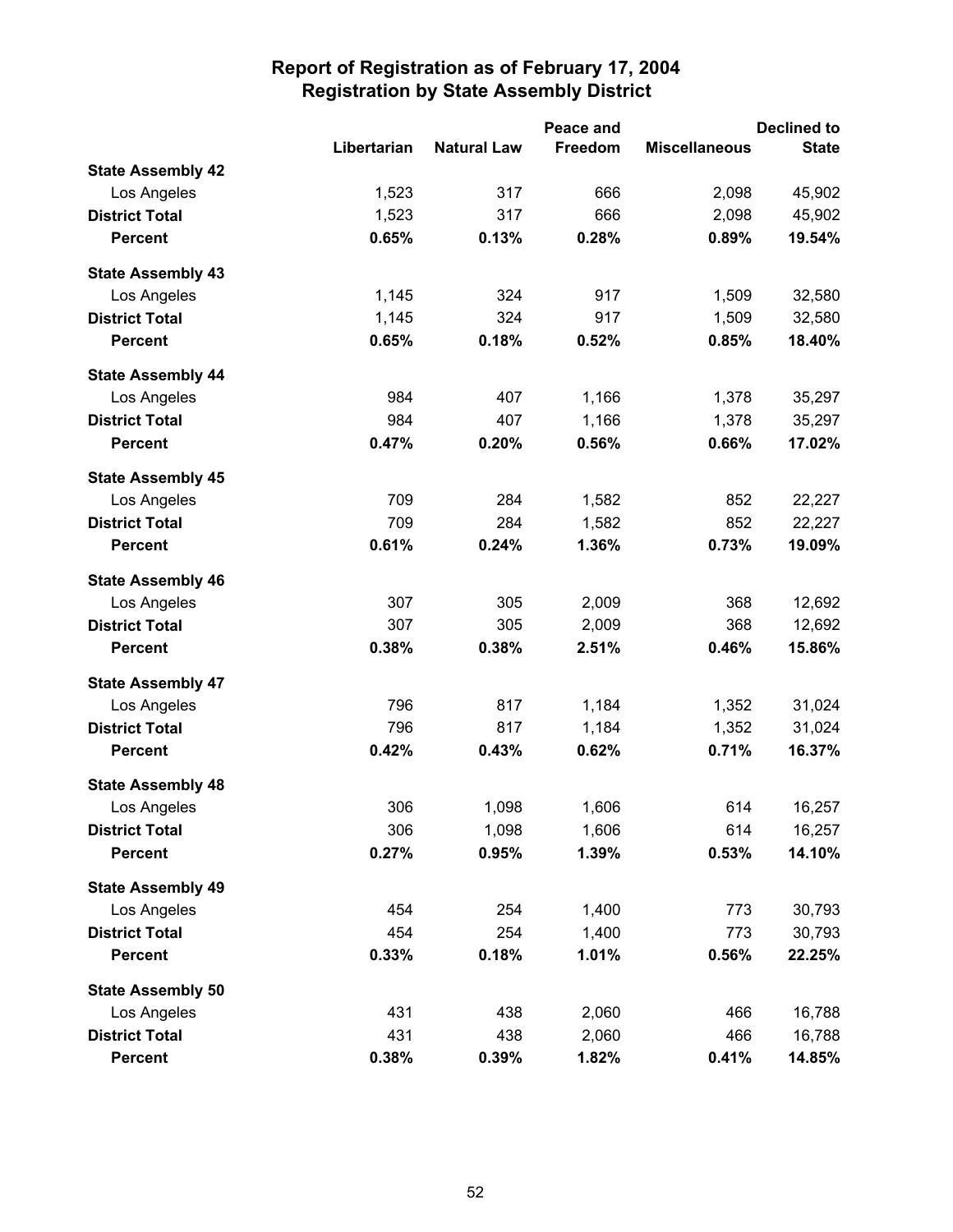|                          | <b>Total</b><br>American |                   |            |             |       |
|--------------------------|--------------------------|-------------------|------------|-------------|-------|
|                          | <b>Registered</b>        | <b>Democratic</b> | Republican | Independent | Green |
| <b>State Assembly 51</b> |                          |                   |            |             |       |
| Los Angeles              | 149,686                  | 95,643            | 25,619     | 2,370       | 700   |
| <b>District Total</b>    | 149,686                  | 95,643            | 25,619     | 2,370       | 700   |
| <b>Percent</b>           |                          | 63.90%            | 17.12%     | 1.58%       | 0.47% |
| <b>State Assembly 52</b> |                          |                   |            |             |       |
| Los Angeles              | 114,529                  | 84,019            | 9,478      | 1,972       | 770   |
| <b>District Total</b>    | 114,529                  | 84,019            | 9,478      | 1,972       | 770   |
| <b>Percent</b>           |                          | 73.36%            | 8.28%      | 1.72%       | 0.67% |
| <b>State Assembly 53</b> |                          |                   |            |             |       |
| Los Angeles              | 224,140                  | 91,356            | 81,146     | 3,576       | 2,317 |
| <b>District Total</b>    | 224,140                  | 91,356            | 81,146     | 3,576       | 2,317 |
| <b>Percent</b>           |                          | 40.76%            | 36.20%     | 1.60%       | 1.03% |
| <b>State Assembly 54</b> |                          |                   |            |             |       |
| Los Angeles              | 207,817                  | 90,186            | 76,235     | 3,343       | 2,014 |
| <b>District Total</b>    | 207,817                  | 90,186            | 76,235     | 3,343       | 2,014 |
| <b>Percent</b>           |                          | 43.40%            | 36.68%     | 1.61%       | 0.97% |
| <b>State Assembly 55</b> |                          |                   |            |             |       |
| Los Angeles              | 155,340                  | 85,913            | 38,416     | 2,721       | 728   |
| <b>District Total</b>    | 155,340                  | 85,913            | 38,416     | 2,721       | 728   |
| <b>Percent</b>           |                          | 55.31%            | 24.73%     | 1.75%       | 0.47% |
| <b>State Assembly 56</b> |                          |                   |            |             |       |
| Los Angeles              | 125,988                  | 65,881            | 34,254     | 2,093       | 445   |
| Orange                   | 31,637                   | 12,547            | 12,457     | 752         | 137   |
| <b>District Total</b>    | 157,625                  | 78,428            | 46,711     | 2,845       | 582   |
| <b>Percent</b>           |                          | 49.76%            | 29.63%     | 1.80%       | 0.37% |
| <b>State Assembly 57</b> |                          |                   |            |             |       |
| Los Angeles              | 150,348                  | 76,492            | 44,543     | 2,740       | 527   |
| <b>District Total</b>    | 150,348                  | 76,492            | 44,543     | 2,740       | 527   |
| <b>Percent</b>           |                          | 50.88%            | 29.63%     | 1.82%       | 0.35% |
| <b>State Assembly 58</b> |                          |                   |            |             |       |
| Los Angeles              | 160,864                  | 85,845            | 44,992     | 2,403       | 614   |
| <b>District Total</b>    | 160,864                  | 85,845            | 44,992     | 2,403       | 614   |
| <b>Percent</b>           |                          | 53.36%            | 27.97%     | 1.49%       | 0.38% |
| <b>State Assembly 59</b> |                          |                   |            |             |       |
| Los Angeles              | 116,690                  | 39,626            | 55,140     | 1,915       | 969   |
| San Bernardino           | 102,156                  | 32,790            | 51,346     | 2,786       | 395   |
| <b>District Total</b>    | 218,846                  | 72,416            | 106,486    | 4,701       | 1,364 |
| <b>Percent</b>           |                          | 33.09%            | 48.66%     | 2.15%       | 0.62% |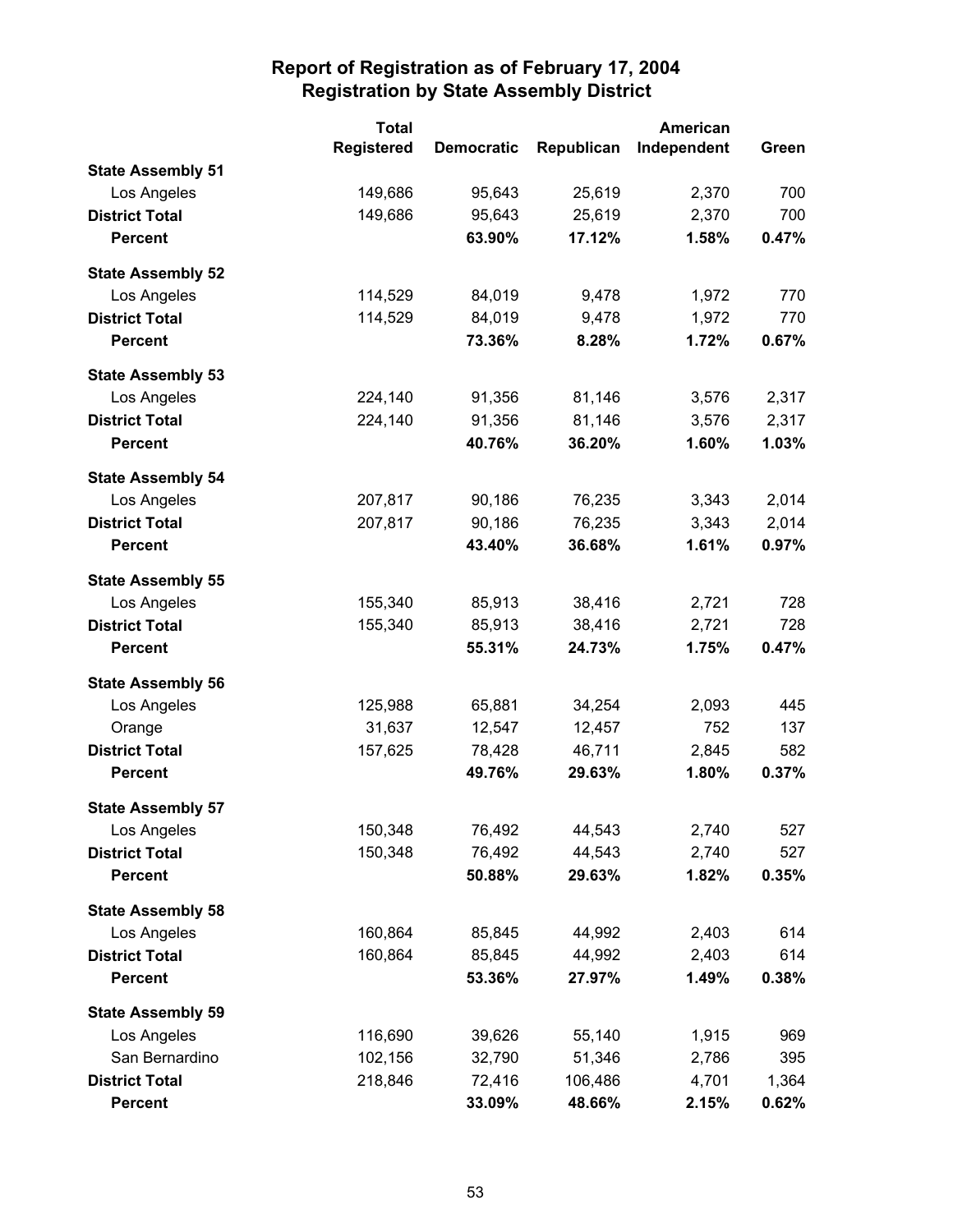|                          |             | Peace and          |         | <b>Declined to</b>   |              |
|--------------------------|-------------|--------------------|---------|----------------------|--------------|
|                          | Libertarian | <b>Natural Law</b> | Freedom | <b>Miscellaneous</b> | <b>State</b> |
| <b>State Assembly 51</b> |             |                    |         |                      |              |
| Los Angeles              | 535         | 1,166              | 1,373   | 854                  | 21,426       |
| <b>District Total</b>    | 535         | 1,166              | 1,373   | 854                  | 21,426       |
| <b>Percent</b>           | 0.36%       | 0.78%              | 0.92%   | 0.57%                | 14.31%       |
| <b>State Assembly 52</b> |             |                    |         |                      |              |
| Los Angeles              | 286         | 1,413              | 2,345   | 418                  | 13,828       |
| <b>District Total</b>    | 286         | 1,413              | 2,345   | 418                  | 13,828       |
| <b>Percent</b>           | 0.25%       | 1.23%              | 2.05%   | 0.36%                | 12.07%       |
| <b>State Assembly 53</b> |             |                    |         |                      |              |
| Los Angeles              | 1,597       | 433                | 1,090   | 1,919                | 40,706       |
| <b>District Total</b>    | 1,597       | 433                | 1,090   | 1,919                | 40,706       |
| <b>Percent</b>           | 0.71%       | 0.19%              | 0.49%   | 0.86%                | 18.16%       |
| <b>State Assembly 54</b> |             |                    |         |                      |              |
| Los Angeles              | 1,330       | 457                | 1,446   | 1,425                | 31,381       |
| <b>District Total</b>    | 1,330       | 457                | 1,446   | 1,425                | 31,381       |
| <b>Percent</b>           | 0.64%       | 0.22%              | 0.70%   | 0.69%                | 15.10%       |
| <b>State Assembly 55</b> |             |                    |         |                      |              |
| Los Angeles              | 732         | 608                | 1,795   | 835                  | 23,592       |
| <b>District Total</b>    | 732         | 608                | 1,795   | 835                  | 23,592       |
| <b>Percent</b>           | 0.47%       | 0.39%              | 1.16%   | 0.54%                | 15.19%       |
| <b>State Assembly 56</b> |             |                    |         |                      |              |
| Los Angeles              | 463         | 307                | 1,512   | 643                  | 20,390       |
| Orange                   | 196         | 56                 | 160     | 154                  | 5,178        |
| <b>District Total</b>    | 659         | 363                | 1,672   | 797                  | 25,568       |
| <b>Percent</b>           | 0.42%       | 0.23%              | 1.06%   | 0.51%                | 16.22%       |
| <b>State Assembly 57</b> |             |                    |         |                      |              |
| Los Angeles              | 599         | 288                | 1,315   | 757                  | 23,087       |
| <b>District Total</b>    | 599         | 288                | 1,315   | 757                  | 23,087       |
| <b>Percent</b>           | 0.40%       | 0.19%              | 0.87%   | 0.50%                | 15.36%       |
| <b>State Assembly 58</b> |             |                    |         |                      |              |
| Los Angeles              | 519         | 312                | 2,086   | 808                  | 23,285       |
| <b>District Total</b>    | 519         | 312                | 2,086   | 808                  | 23,285       |
| <b>Percent</b>           | 0.32%       | 0.19%              | 1.30%   | 0.50%                | 14.47%       |
| <b>State Assembly 59</b> |             |                    |         |                      |              |
| Los Angeles              | 649         | 159                | 432     | 751                  | 17,049       |
| San Bernardino           | 587         | 105                | 349     | 850                  | 12,948       |
| <b>District Total</b>    | 1,236       | 264                | 781     | 1,601                | 29,997       |
| <b>Percent</b>           | 0.56%       | 0.12%              | 0.36%   | 0.73%                | 13.71%       |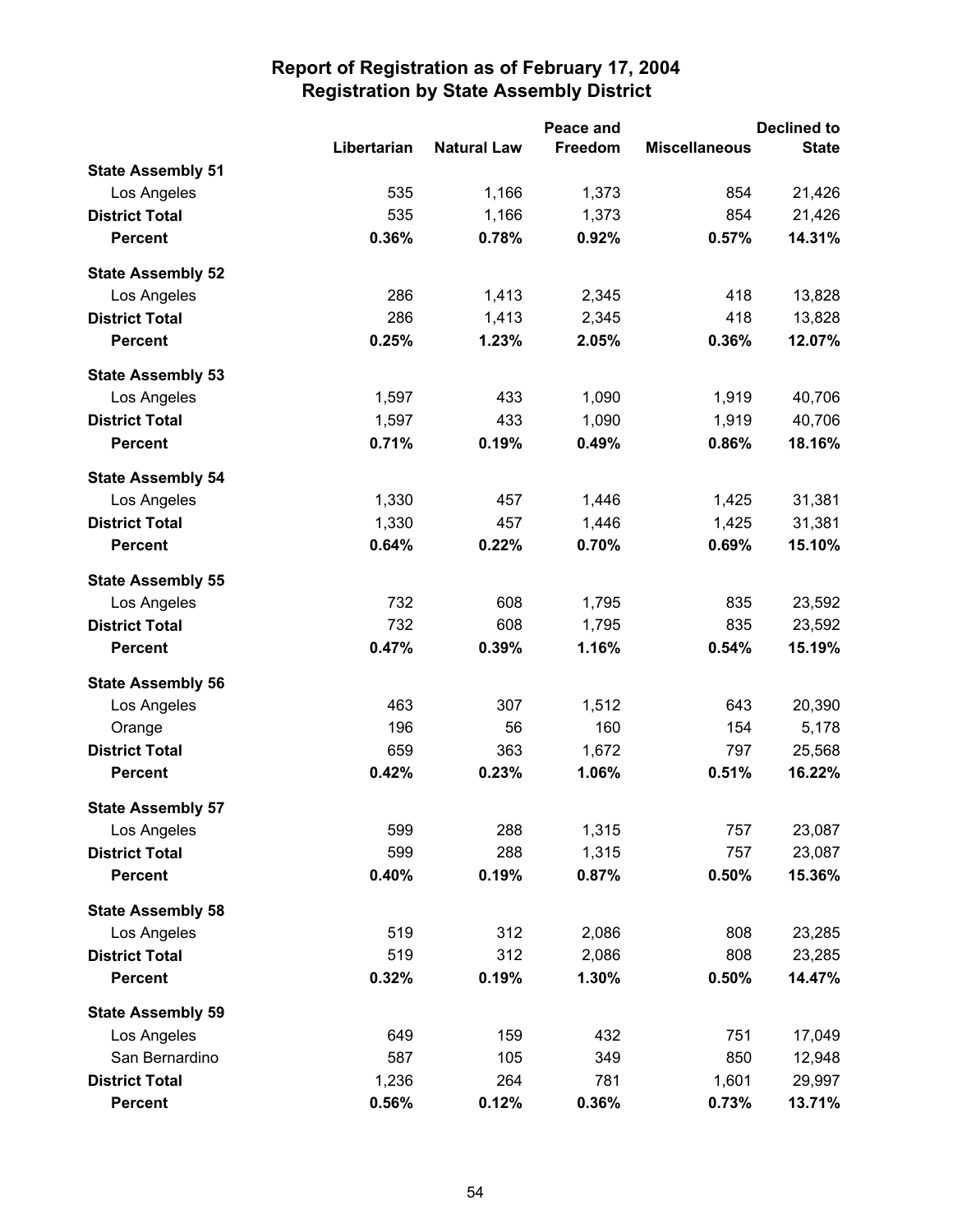|                          | <b>Total</b>      |                   | <b>American</b> |             |       |
|--------------------------|-------------------|-------------------|-----------------|-------------|-------|
|                          | <b>Registered</b> | <b>Democratic</b> | Republican      | Independent | Green |
| <b>State Assembly 60</b> |                   |                   |                 |             |       |
| Los Angeles              | 86,724            | 30,067            | 36,355          | 1,296       | 292   |
| Orange                   | 93,203            | 24,568            | 52,452          | 1,650       | 371   |
| San Bernardino           | 29,340            | 9,552             | 13,926          | 508         | 78    |
| <b>District Total</b>    | 209,267           | 64,187            | 102,733         | 3,454       | 741   |
| <b>Percent</b>           |                   | 30.67%            | 49.09%          | 1.65%       | 0.35% |
| <b>State Assembly 61</b> |                   |                   |                 |             |       |
| Los Angeles              | 41,367            | 22,341            | 10,310          | 752         | 244   |
| San Bernardino           | 81,686            | 37,143            | 30,122          | 1,632       | 357   |
| <b>District Total</b>    | 123,053           | 59,484            | 40,432          | 2,384       | 601   |
| <b>Percent</b>           |                   | 48.34%            | 32.86%          | 1.94%       | 0.49% |
| <b>State Assembly 62</b> |                   |                   |                 |             |       |
| San Bernardino           | 120,601           | 64,310            | 36,824          | 2,470       | 337   |
| <b>District Total</b>    | 120,601           | 64,310            | 36,824          | 2,470       | 337   |
| <b>Percent</b>           |                   | 53.32%            | 30.53%          | 2.05%       | 0.28% |
| <b>State Assembly 63</b> |                   |                   |                 |             |       |
| Riverside                | 3,707             | 1,508             | 1,558           | 85          | 9     |
| San Bernardino           | 188,922           | 66,623            | 89,988          | 3,837       | 944   |
| <b>District Total</b>    | 192,629           | 68,131            | 91,546          | 3,922       | 953   |
| <b>Percent</b>           |                   | 35.37%            | 47.52%          | 2.04%       | 0.49% |
| <b>State Assembly 64</b> |                   |                   |                 |             |       |
| Riverside                | 195,259           | 65,559            | 95,370          | 3,902       | 979   |
| <b>District Total</b>    | 195,259           | 65,559            | 95,370          | 3,902       | 979   |
| <b>Percent</b>           |                   | 33.58%            | 48.84%          | 2.00%       | 0.50% |
| <b>State Assembly 65</b> |                   |                   |                 |             |       |
| Riverside                | 142,501           | 52,799            | 66,252          | 3,389       | 481   |
| San Bernardino           | 52,477            | 15,378            | 27,266          | 1,558       | 363   |
| <b>District Total</b>    | 194,978           | 68,177            | 93,518          | 4,947       | 844   |
| <b>Percent</b>           |                   | 34.97%            | 47.96%          | 2.54%       | 0.43% |
| <b>State Assembly 66</b> |                   |                   |                 |             |       |
| Riverside                | 144,737           | 43,870            | 73,936          | 3,183       | 534   |
| San Diego                | 40,745            | 9,350             | 23,157          | 953         | 211   |
| <b>District Total</b>    | 185,482           | 53,220            | 97,093          | 4,136       | 745   |
| <b>Percent</b>           |                   | 28.69%            | 52.35%          | 2.23%       | 0.40% |
| <b>State Assembly 67</b> |                   |                   |                 |             |       |
| Orange                   | 234,232           | 73,825            | 112,061         | 4,685       | 1,576 |
| <b>District Total</b>    | 234,232           | 73,825            | 112,061         | 4,685       | 1,576 |
| <b>Percent</b>           |                   | 31.52%            | 47.84%          | 2.00%       | 0.67% |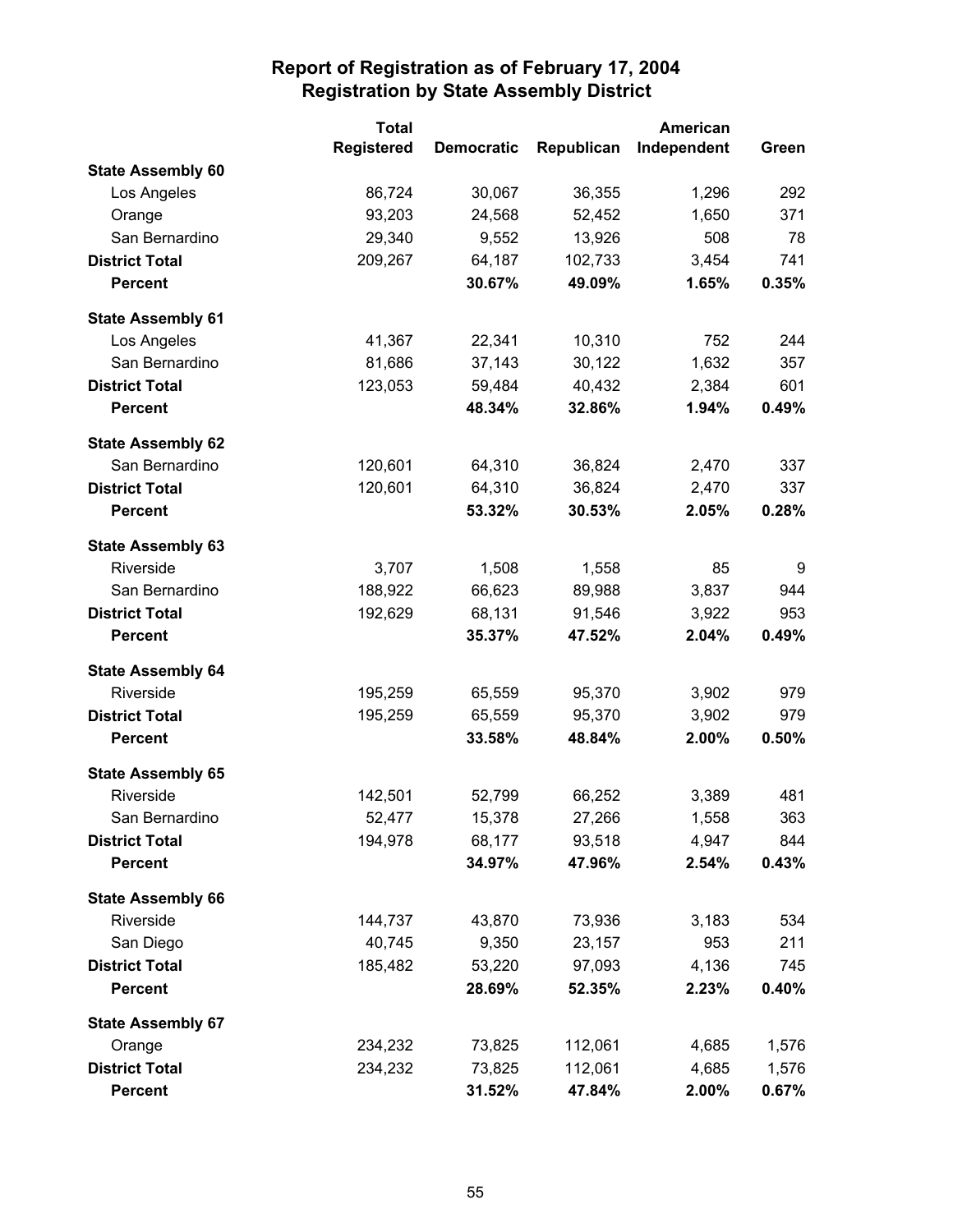|                          |             | Peace and          |         | <b>Declined to</b>   |              |  |
|--------------------------|-------------|--------------------|---------|----------------------|--------------|--|
|                          | Libertarian | <b>Natural Law</b> | Freedom | <b>Miscellaneous</b> | <b>State</b> |  |
| <b>State Assembly 60</b> |             |                    |         |                      |              |  |
| Los Angeles              | 345         | 138                | 468     | 493                  | 17,270       |  |
| Orange                   | 506         | 109                | 191     | 390                  | 12,966       |  |
| San Bernardino           | 147         | 87                 | 93      | 184                  | 4,765        |  |
| <b>District Total</b>    | 998         | 334                | 752     | 1,067                | 35,001       |  |
| <b>Percent</b>           | 0.48%       | 0.16%              | 0.36%   | 0.51%                | 16.73%       |  |
| <b>State Assembly 61</b> |             |                    |         |                      |              |  |
| Los Angeles              | 164         | 90                 | 763     | 200                  | 6,503        |  |
| San Bernardino           | 372         | 150                | 439     | 504                  | 10,967       |  |
| <b>District Total</b>    | 536         | 240                | 1,202   | 704                  | 17,470       |  |
| <b>Percent</b>           | 0.44%       | 0.20%              | 0.98%   | 0.57%                | 14.20%       |  |
| <b>State Assembly 62</b> |             |                    |         |                      |              |  |
| San Bernardino           | 429         | 193                | 800     | 874                  | 14,364       |  |
| <b>District Total</b>    | 429         | 193                | 800     | 874                  | 14,364       |  |
| <b>Percent</b>           | 0.36%       | 0.16%              | 0.66%   | 0.72%                | 11.91%       |  |
| <b>State Assembly 63</b> |             |                    |         |                      |              |  |
| Riverside                | 20          | 11                 | 15      | 22                   | 479          |  |
| San Bernardino           | 844         | 186                | 601     | 1,400                | 24,499       |  |
| <b>District Total</b>    | 864         | 197                | 616     | 1,422                | 24,978       |  |
| <b>Percent</b>           | 0.45%       | 0.10%              | 0.32%   | 0.74%                | 12.97%       |  |
| <b>State Assembly 64</b> |             |                    |         |                      |              |  |
| Riverside                | 1,125       | 327                | 1,025   | 1,316                | 25,656       |  |
| <b>District Total</b>    | 1,125       | 327                | 1,025   | 1,316                | 25,656       |  |
| <b>Percent</b>           | 0.58%       | 0.17%              | 0.52%   | 0.67%                | 13.14%       |  |
| <b>State Assembly 65</b> |             |                    |         |                      |              |  |
| Riverside                | 664         | 197                | 337     | 1,021                | 17,361       |  |
| San Bernardino           | 337         | 52                 | 120     | 497                  | 6,906        |  |
| <b>District Total</b>    | 1,001       | 249                | 457     | 1,518                | 24,267       |  |
| <b>Percent</b>           | 0.51%       | 0.13%              | 0.23%   | 0.78%                | 12.45%       |  |
| <b>State Assembly 66</b> |             |                    |         |                      |              |  |
| Riverside                | 825         | 234                | 421     | 1,014                | 20,720       |  |
| San Diego                | 318         | 58                 | 59      | 222                  | 6,417        |  |
| <b>District Total</b>    | 1,143       | 292                | 480     | 1,236                | 27,137       |  |
| <b>Percent</b>           | 0.62%       | 0.16%              | 0.26%   | 0.67%                | 14.63%       |  |
| <b>State Assembly 67</b> |             |                    |         |                      |              |  |
| Orange                   | 1,842       | 585                | 677     | 1,246                | 37,735       |  |
| <b>District Total</b>    | 1,842       | 585                | 677     | 1,246                | 37,735       |  |
| <b>Percent</b>           | 0.79%       | 0.25%              | 0.29%   | 0.53%                | 16.11%       |  |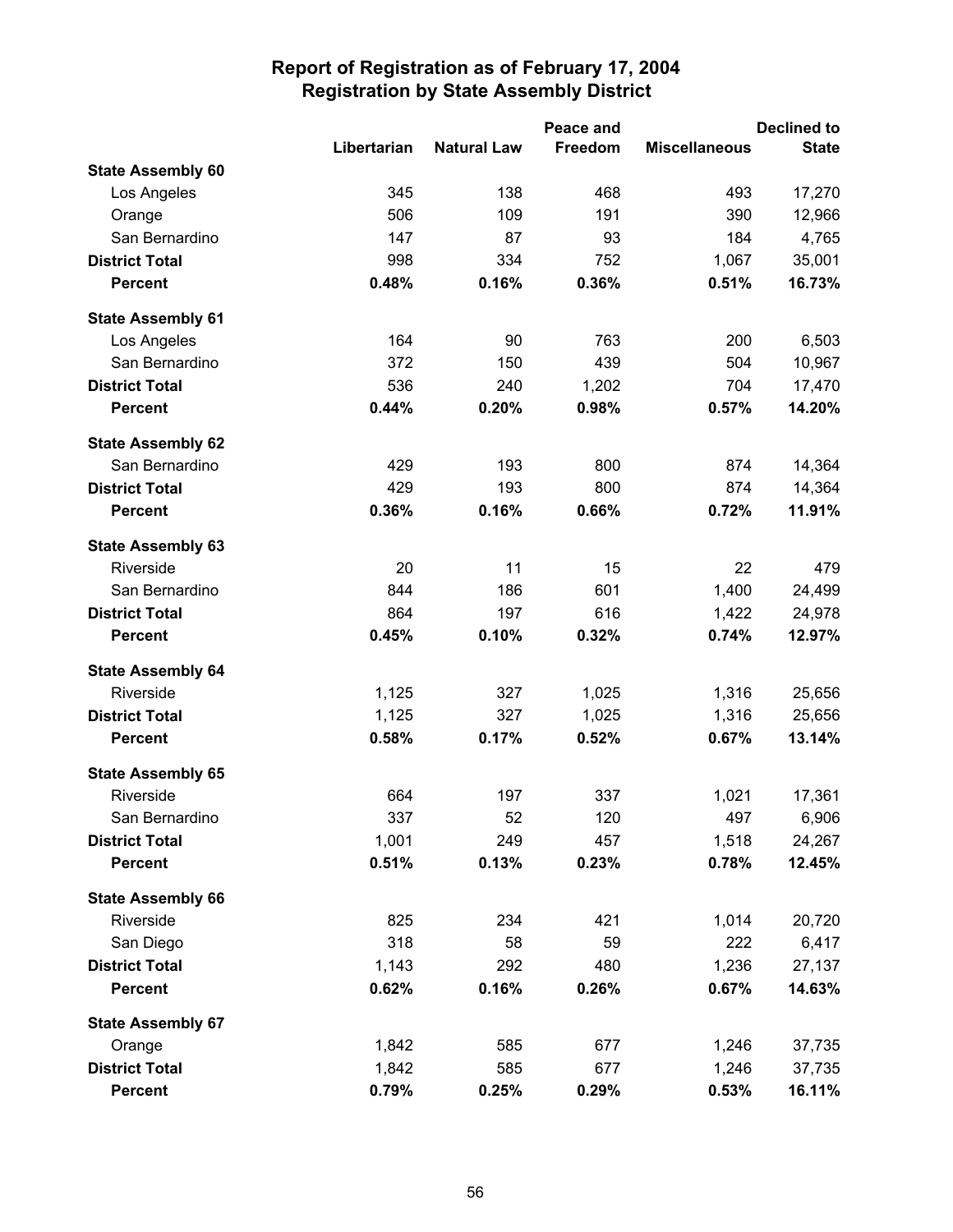|                          | <b>Total</b>      |                   | American   |             |       |
|--------------------------|-------------------|-------------------|------------|-------------|-------|
|                          | <b>Registered</b> | <b>Democratic</b> | Republican | Independent | Green |
| <b>State Assembly 68</b> |                   |                   |            |             |       |
| Orange                   | 188,263           | 61,241            | 85,035     | 3,955       | 1,190 |
| <b>District Total</b>    | 188,263           | 61,241            | 85,035     | 3,955       | 1,190 |
| <b>Percent</b>           |                   | 32.53%            | 45.17%     | 2.10%       | 0.63% |
| <b>State Assembly 69</b> |                   |                   |            |             |       |
| Orange                   | 105,682           | 52,054            | 33,191     | 1,779       | 498   |
| <b>District Total</b>    | 105,682           | 52,054            | 33,191     | 1,779       | 498   |
| <b>Percent</b>           |                   | 49.26%            | 31.41%     | 1.68%       | 0.47% |
| <b>State Assembly 70</b> |                   |                   |            |             |       |
| Orange                   | 253,908           | 70,379            | 127,995    | 4,599       | 1,720 |
| <b>District Total</b>    | 253,908           | 70,379            | 127,995    | 4,599       | 1,720 |
| <b>Percent</b>           |                   | 27.72%            | 50.41%     | 1.81%       | 0.68% |
| <b>State Assembly 71</b> |                   |                   |            |             |       |
| Orange                   | 150,309           | 36,659            | 84,738     | 2,797       | 627   |
| Riverside                | 71,495            | 22,457            | 36,195     | 1,448       | 274   |
| <b>District Total</b>    | 221,804           | 59,116            | 120,933    | 4,245       | 901   |
| <b>Percent</b>           |                   | 26.65%            | 54.52%     | 1.91%       | 0.41% |
| <b>State Assembly 72</b> |                   |                   |            |             |       |
| Orange                   | 190,151           | 61,336            | 92,381     | 3,633       | 1,127 |
| <b>District Total</b>    | 190,151           | 61,336            | 92,381     | 3,633       | 1,127 |
| <b>Percent</b>           |                   | 32.26%            | 48.58%     | 1.91%       | 0.59% |
| <b>State Assembly 73</b> |                   |                   |            |             |       |
| Orange                   | 136,701           | 33,614            | 74,111     | 2,891       | 819   |
| San Diego                | 72,859            | 22,527            | 33,626     | 1,730       | 436   |
| <b>District Total</b>    | 209,560           | 56,141            | 107,737    | 4,621       | 1,255 |
| <b>Percent</b>           |                   | 26.79%            | 51.41%     | 2.21%       | 0.60% |
| <b>State Assembly 74</b> |                   |                   |            |             |       |
| San Diego                | 215,359           | 62,374            | 102,207    | 4,961       | 1,766 |
| <b>District Total</b>    | 215,359           | 62,374            | 102,207    | 4,961       | 1,766 |
| <b>Percent</b>           |                   | 28.96%            | 47.46%     | 2.30%       | 0.82% |
| <b>State Assembly 75</b> |                   |                   |            |             |       |
| San Diego                | 229,153           | 66,067            | 105,631    | 4,556       | 1,419 |
| <b>District Total</b>    | 229,153           | 66,067            | 105,631    | 4,556       | 1,419 |
| <b>Percent</b>           |                   | 28.83%            | 46.10%     | 1.99%       | 0.62% |
| <b>State Assembly 76</b> |                   |                   |            |             |       |
| San Diego                | 222,086           | 86,916            | 72,585     | 5,381       | 3,663 |
| <b>District Total</b>    | 222,086           | 86,916            | 72,585     | 5,381       | 3,663 |
| <b>Percent</b>           |                   | 39.14%            | 32.68%     | 2.42%       | 1.65% |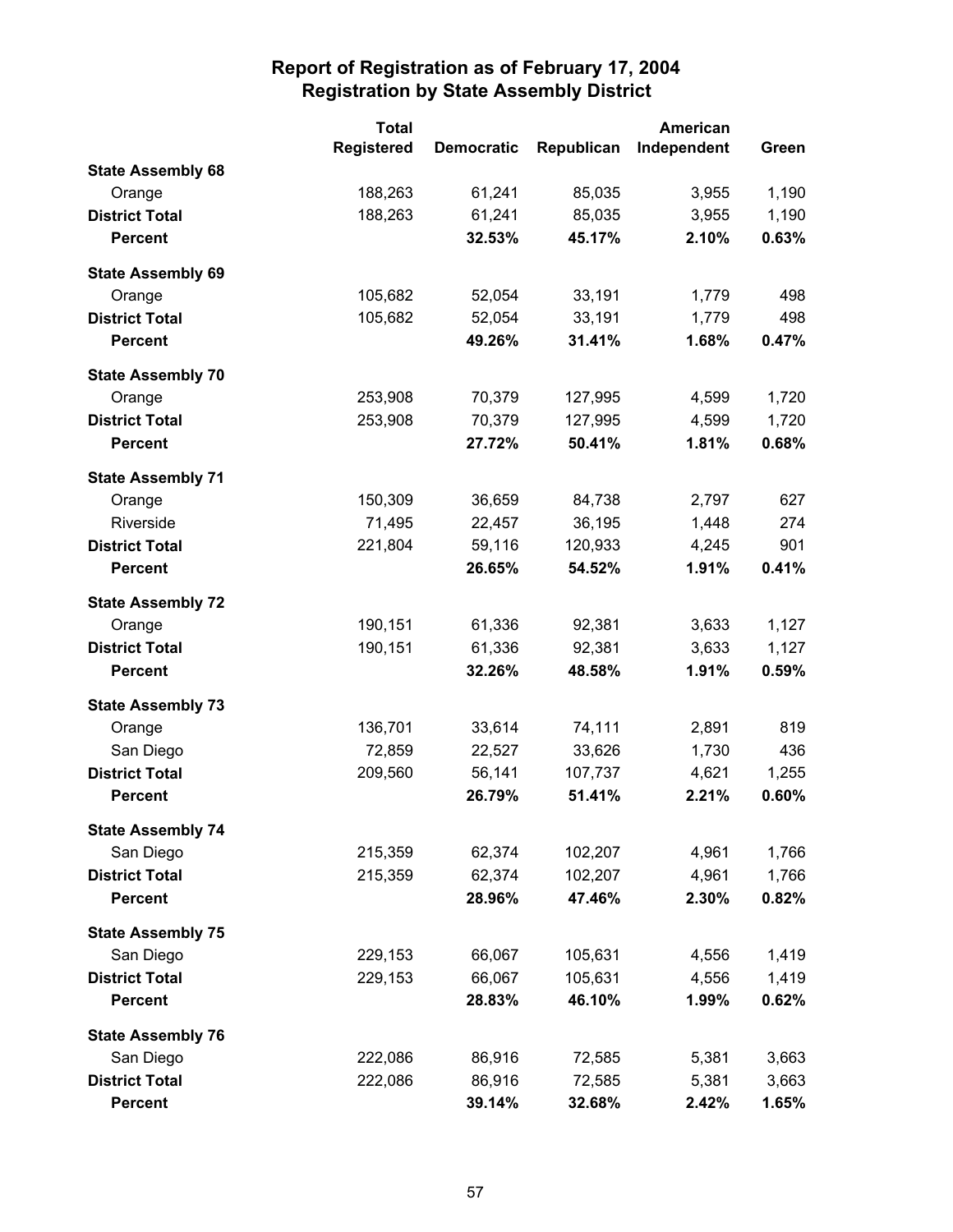|                          |             | Peace and          |                | <b>Declined to</b>   |              |
|--------------------------|-------------|--------------------|----------------|----------------------|--------------|
|                          | Libertarian | <b>Natural Law</b> | <b>Freedom</b> | <b>Miscellaneous</b> | <b>State</b> |
| <b>State Assembly 68</b> |             |                    |                |                      |              |
| Orange                   | 1,583       | 469                | 643            | 1,051                | 33,096       |
| <b>District Total</b>    | 1,583       | 469                | 643            | 1,051                | 33,096       |
| <b>Percent</b>           | 0.84%       | 0.25%              | 0.34%          | 0.56%                | 17.58%       |
| <b>State Assembly 69</b> |             |                    |                |                      |              |
| Orange                   | 655         | 255                | 410            | 397                  | 16,443       |
| <b>District Total</b>    | 655         | 255                | 410            | 397                  | 16,443       |
| <b>Percent</b>           | 0.62%       | 0.24%              | 0.39%          | 0.38%                | 15.56%       |
| <b>State Assembly 70</b> |             |                    |                |                      |              |
| Orange                   | 1,804       | 430                | 381            | 1,038                | 45,562       |
| <b>District Total</b>    | 1,804       | 430                | 381            | 1,038                | 45,562       |
| <b>Percent</b>           | 0.71%       | 0.17%              | 0.15%          | 0.41%                | 17.94%       |
| <b>State Assembly 71</b> |             |                    |                |                      |              |
| Orange                   | 972         | 199                | 198            | 647                  | 23,472       |
| Riverside                | 384         | 84                 | 192            | 405                  | 10,056       |
| <b>District Total</b>    | 1,356       | 283                | 390            | 1,052                | 33,528       |
| <b>Percent</b>           | 0.61%       | 0.13%              | 0.18%          | 0.47%                | 15.12%       |
| <b>State Assembly 72</b> |             |                    |                |                      |              |
| Orange                   | 1,300       | 381                | 684            | 997                  | 28,312       |
| <b>District Total</b>    | 1,300       | 381                | 684            | 997                  | 28,312       |
| <b>Percent</b>           | 0.68%       | 0.20%              | 0.36%          | 0.52%                | 14.89%       |
| <b>State Assembly 73</b> |             |                    |                |                      |              |
| Orange                   | 1,038       | 251                | 211            | 782                  | 22,984       |
| San Diego                | 534         | 141                | 155            | 436                  | 13,274       |
| <b>District Total</b>    | 1,572       | 392                | 366            | 1,218                | 36,258       |
| <b>Percent</b>           | 0.75%       | 0.19%              | 0.17%          | 0.58%                | 17.30%       |
| <b>State Assembly 74</b> |             |                    |                |                      |              |
| San Diego                | 1,576       | 535                | 345            | 1,415                | 40,180       |
| <b>District Total</b>    | 1,576       | 535                | 345            | 1,415                | 40,180       |
| <b>Percent</b>           | 0.73%       | 0.25%              | 0.16%          | 0.66%                | 18.66%       |
| <b>State Assembly 75</b> |             |                    |                |                      |              |
| San Diego                | 1,504       | 534                | 314            | 1,308                | 47,820       |
| <b>District Total</b>    | 1,504       | 534                | 314            | 1,308                | 47,820       |
| <b>Percent</b>           | 0.66%       | 0.23%              | 0.14%          | 0.57%                | 20.87%       |
| <b>State Assembly 76</b> |             |                    |                |                      |              |
| San Diego                | 2,286       | 961                | 639            | 1,680                | 47,975       |
| <b>District Total</b>    | 2,286       | 961                | 639            | 1,680                | 47,975       |
| Percent                  | 1.03%       | 0.43%              | 0.29%          | 0.76%                | 21.60%       |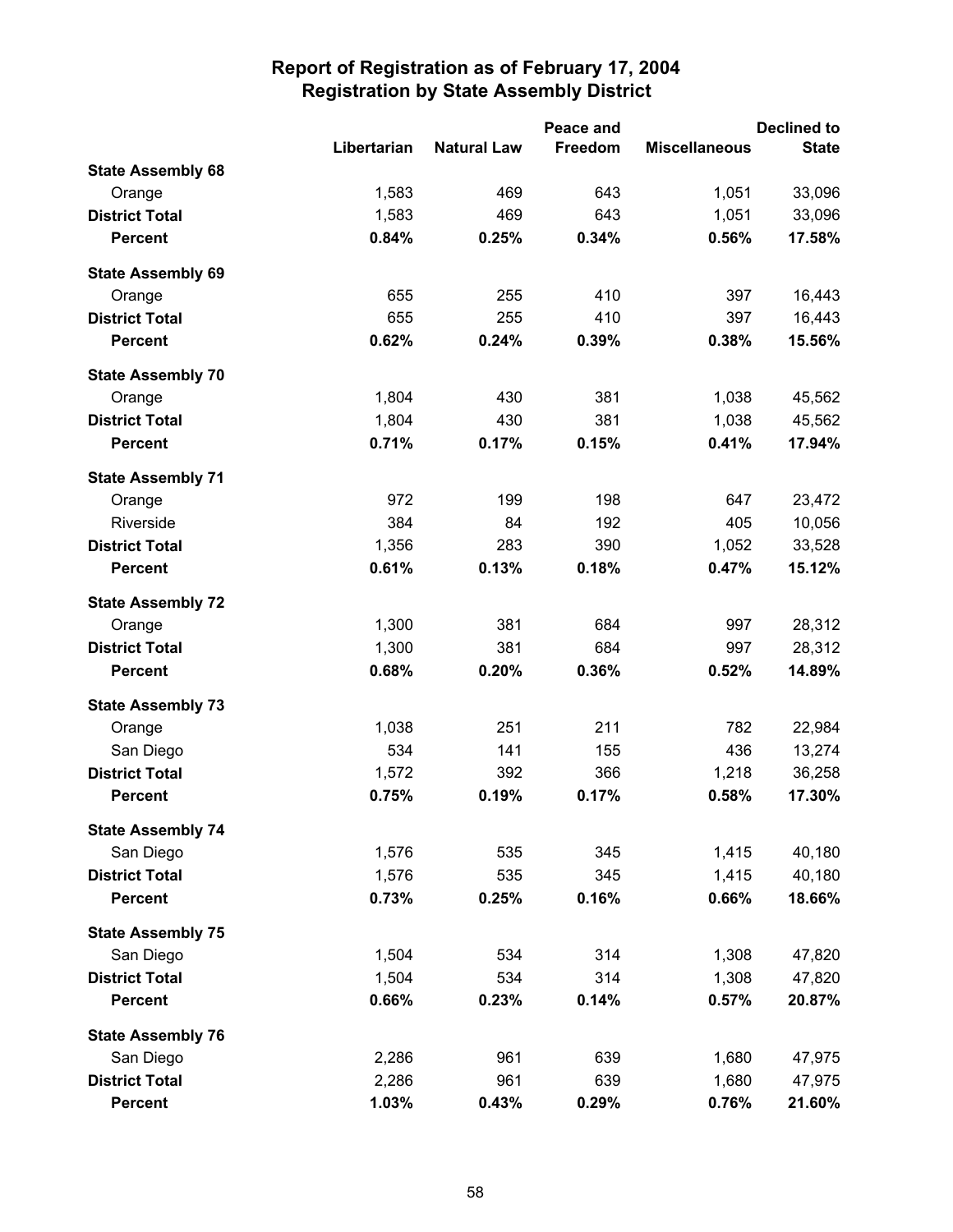|                          | <b>Total</b>      |                   |            | American    |         |
|--------------------------|-------------------|-------------------|------------|-------------|---------|
|                          | <b>Registered</b> | <b>Democratic</b> | Republican | Independent | Green   |
| <b>State Assembly 77</b> |                   |                   |            |             |         |
| San Diego                | 215,041           | 65,269            | 102,045    | 5,372       | 1,263   |
| <b>District Total</b>    | 215,041           | 65,269            | 102,045    | 5,372       | 1,263   |
| <b>Percent</b>           |                   | 30.35%            | 47.45%     | 2.50%       | 0.59%   |
| <b>State Assembly 78</b> |                   |                   |            |             |         |
| San Diego                | 201,685           | 84,135            | 72,103     | 4,132       | 1,251   |
| <b>District Total</b>    | 201,685           | 84,135            | 72,103     | 4,132       | 1,251   |
| <b>Percent</b>           |                   | 41.72%            | 35.75%     | 2.05%       | 0.62%   |
| <b>State Assembly 79</b> |                   |                   |            |             |         |
| San Diego                | 139,425           | 64,124            | 42,759     | 2,991       | 869     |
| <b>District Total</b>    | 139,425           | 64,124            | 42,759     | 2,991       | 869     |
| <b>Percent</b>           |                   | 45.99%            | 30.67%     | 2.15%       | 0.62%   |
| <b>State Assembly 80</b> |                   |                   |            |             |         |
| Imperial                 | 50,766            | 26,931            | 14,480     | 961         | 141     |
| Riverside                | 106,115           | 42,005            | 48,936     | 1,822       | 300     |
| <b>District Total</b>    | 156,881           | 68,936            | 63,416     | 2,783       | 441     |
| <b>Percent</b>           |                   | 43.94%            | 40.42%     | 1.77%       | 0.28%   |
| <b>State Total</b>       | 15,091,160        | 6,518,631         | 5,364,832  | 291,055     | 157,749 |
| <b>Percent</b>           |                   | 43.20%            | 35.55%     | 1.93%       | 1.05%   |